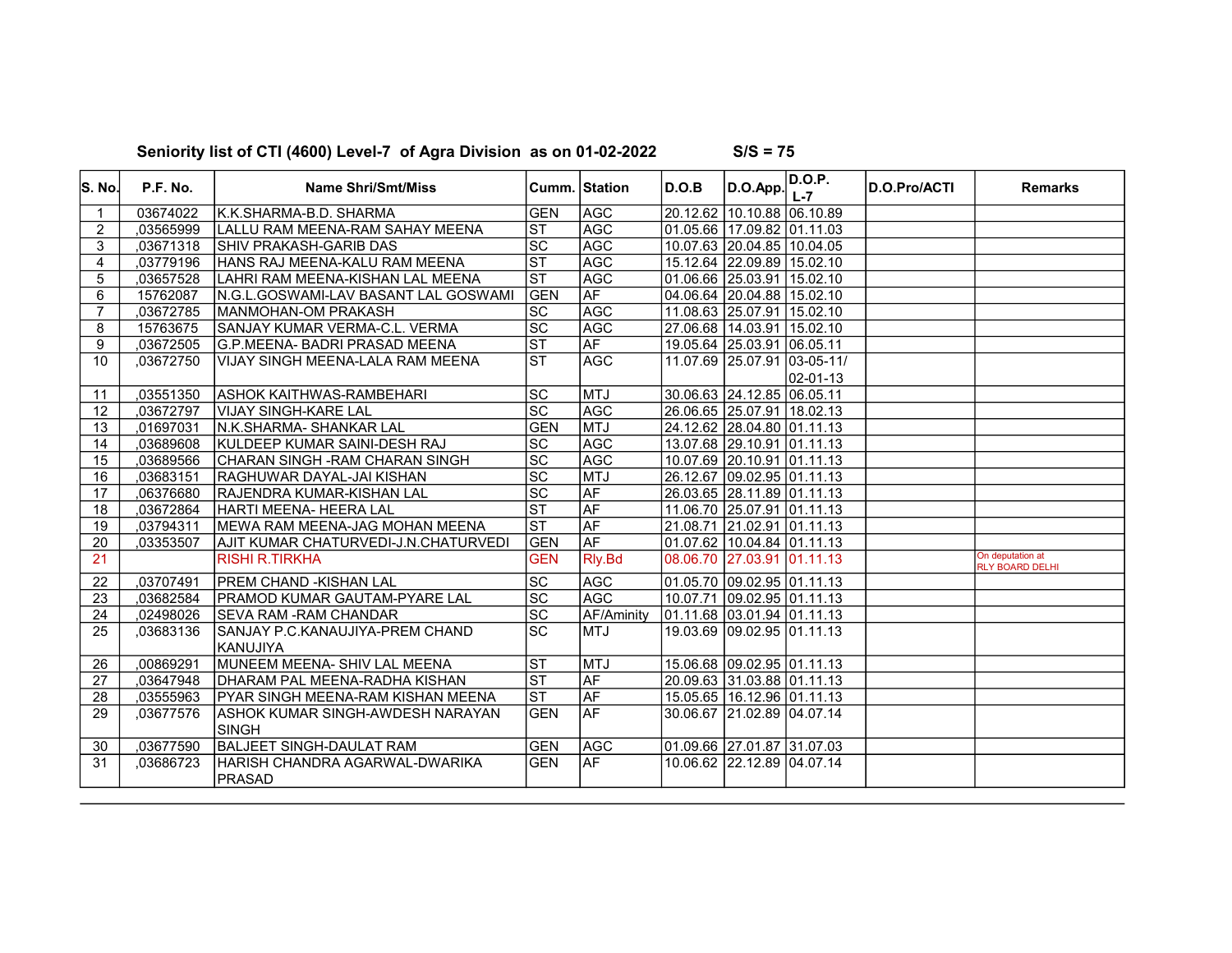| S. No. | P.F. No.  | <b>Name Shri/Smt/Miss</b>                           |                            | Cumm.  Station | D.O.B | D.O.App. D.O.P.                |         | D.O.Pro/ACTI | <b>Remarks</b> |
|--------|-----------|-----------------------------------------------------|----------------------------|----------------|-------|--------------------------------|---------|--------------|----------------|
|        |           |                                                     |                            |                |       |                                | $L - 7$ |              |                |
| 32     | ,03686711 | <b>RAIS AHMAD-ABDUL AZIZ KHAN</b>                   | <b>GEN</b>                 | AGC            |       | 22.12.65 12.02.90 04.07.14     |         |              |                |
| 33     | ,03682572 | <b>GYANENDRA PAL SINGH-RADHEY SHAYM</b>             | SC                         | <b>AF</b>      |       | 20.06.70 09.02.95 04.07.14     |         |              |                |
| 34     | ,08251290 | İKAMLESH MEENA-BIRBAL MEENA                         | ST                         | <b>AGC</b>     |       | 18.08.79 08.07.02 30.07.14     |         |              |                |
| 35     | ,03686700 | IGULSHAN JEET SINGH-KULJEET SINGH                   | <b>GEN</b>                 | <b>AGC</b>     |       | 27.04.63 02.02.90 06.01.16     |         |              |                |
| 36     | ,03670776 | H.K.ARORA-JAGDEESH LAL ARORA                        | <b>GEN</b>                 | <b>MTJ</b>     |       | 23.05.63 12.02.90 06.01.16     |         |              |                |
| 37     | ,03682353 | M.K. LAVANIYA-C.B. LAVANIYA                         | <b>GEN</b>                 | <b>MTJ</b>     |       | 15.01.64 21.06.89 06.01.16     |         |              |                |
| 38     | ,03700252 | A.K.DIXIT-O.N. SHARMA                               | <b>GEN</b>                 | <b>AGC</b>     |       | 10.07.63   16.05.83   06.01.16 |         |              |                |
| 39     | ,03671197 | <b>AVADHESH KUMAR AGARWAL-RAJ KUMAR</b><br>AGARWAL  | <b>GEN</b>                 | <b>AGC</b>     |       | 04.10.70 26.12.94 06.01.16     |         |              |                |
| 40     | ,03682778 | İNAGENDRA TIWARI- B.D.TIWARI                        | <b>GEN</b>                 | <b>MTJ</b>     |       | 30.07.68 26.12.94 06.01.16     |         |              |                |
| 41     | ,03683047 | <b>IDEVENDRA KUMAR-SHYAMLAL</b>                     | <b>SC</b>                  | <b>AGC</b>     |       | 31.12.70 09.02.95 06.01.16     |         |              |                |
| 42     | .03682596 | <b>IRAM GOPAL SINGH-MANGAL SINGH</b>                | <b>SC</b>                  | <b>AGC</b>     |       | 15.09.64 09.02.95 06.01.16     |         |              |                |
| 43     | ,03683205 | <b>BABU LAL- MAUHAR SINGH</b>                       | $\overline{SC}$            | <b>AGC</b>     |       | 01.07.67 09.02.95 06.01.16     |         |              |                |
| 44     | ,03683606 | IJITENDRA SINGH MOOL CHAND                          | $\overline{SC}$            | <b>AGC</b>     |       | 01.01.73 09.02.95 06.01.16     |         |              |                |
| 45     | ,05168715 | P.M.JAITPURIYA- MAUJI RAM                           | $\overline{SC}$            | <b>AGC</b>     |       | 05.09.66  20.07.89  06.01.16   |         |              |                |
| 46     | .03087360 | <b>RAM DAYAL MEENA-RAGHUNATH</b>                    | $ \overline{\mathsf{ST}} $ | <b>AGC</b>     |       | 01.03.64  03.06.98  06.01.16   |         |              |                |
| 47     | ,00948573 | SRICHAND MEENA - AMAR SINGH                         | ST                         | <b>MTJ</b>     |       | 01.01.68 25.03.98 06.01.16     |         |              |                |
| 48     | ,05842013 | D.R.MEENA- RAM KUMAR MEENA                          | $ \mathsf{ST} $            | <b>AGC</b>     |       | 01.02.67 09.01.95 06.01.16     |         |              |                |
| 49     | ,03672505 | <b>RUDRA SINGH- RAJA RAM</b>                        | SC                         | <b>AGC</b>     |       | 26.06.65 25.08.91 06.01.16     |         |              |                |
| 50     | ,03682389 | CHARANJIV SINGH KALSI-R.S. KALSI                    | <b>GEN</b>                 | <b>MTJ</b>     |       | 31.01.64   12.02.90   21.11.17 |         |              |                |
| 51     | ,06449724 | İSRIDAS MEENA-MANGI LAL                             | ST                         | <b>AGC</b>     |       | 25.05.63 12.06.97 21.11.17     |         |              |                |
| 52     | 15757705  | <b>IMUMTAZ AHAMADABDUL RAHMAN</b>                   | <b>GEN</b>                 | <b>AGC</b>     |       | 10.08.65 25.06.86 17.07.18     |         |              |                |
| 53     | ,06424429 | Y. K. SHARMA- RAM PRAKASH SHARMA                    | <b>GEN</b>                 | <b>AGC</b>     |       | 01.01.69 18.03.92 17.07.18     |         |              |                |
| 54     | ,03262959 | <b>DHANI RAM-BHAGWAN SINGH</b>                      | <b>GEN</b>                 | AGC            |       | 03.05.63 26.12.84 17.07.18     |         |              |                |
| 55     | ,03689578 | <b>IMAHESH KUMAR-SIYA SARAN</b>                     | <b>GEN</b>                 | AF             |       | 05.01.67 29.10.91 17.07.18     |         |              |                |
| 56     | 25760063  | SANJAY VIG.S.P.VIG                                  | <b>GEN</b>                 | AGC            |       | 15.12.70 17.02.93 17.07.18     |         |              |                |
| 57     | 25760270  | ANIL KUMAR SHARMA-PRABHU DAYAL<br><b>SHARMA</b>     | <b>GEN</b>                 | <b>AF</b>      |       | 15.04.74 07.07.93 17.07.18     |         |              |                |
| 58     | ,15277781 | MD. ASIF-MD. IBRAHIM AHMED                          | <b>UR</b>                  | ∣AF            |       | 25.09.68 25.06.92 08.02.19     |         |              |                |
| 59     | 15764874  | MUNNA SINGH- HET SINGH                              | <b>UR</b>                  | AGC            |       | 05.01.69 01.11.88 08.02.19     |         |              |                |
| 60     | ,03686899 | SARVESH BHATNAGAR-J.P. BHATNAGAR                    | <b>UR</b>                  | <b>AGC</b>     |       | 08.02.67 05.04.91 08.02.19     |         |              |                |
| 61     | .03682626 | SAURABH MEHROTRA- R.B. MALHOTRA                     | UR <sub></sub>             | AGC            |       | 11.07.70 26.12.94 08.02.19     |         |              |                |
| 62     | 03368920  | AKHILESH KUMAR SENDURE - MOGI RAM<br><b>SENDURE</b> | UR <sup>1</sup>            | <b>AF</b>      |       | 05.07.68 26.12.94 08.02.19     |         |              |                |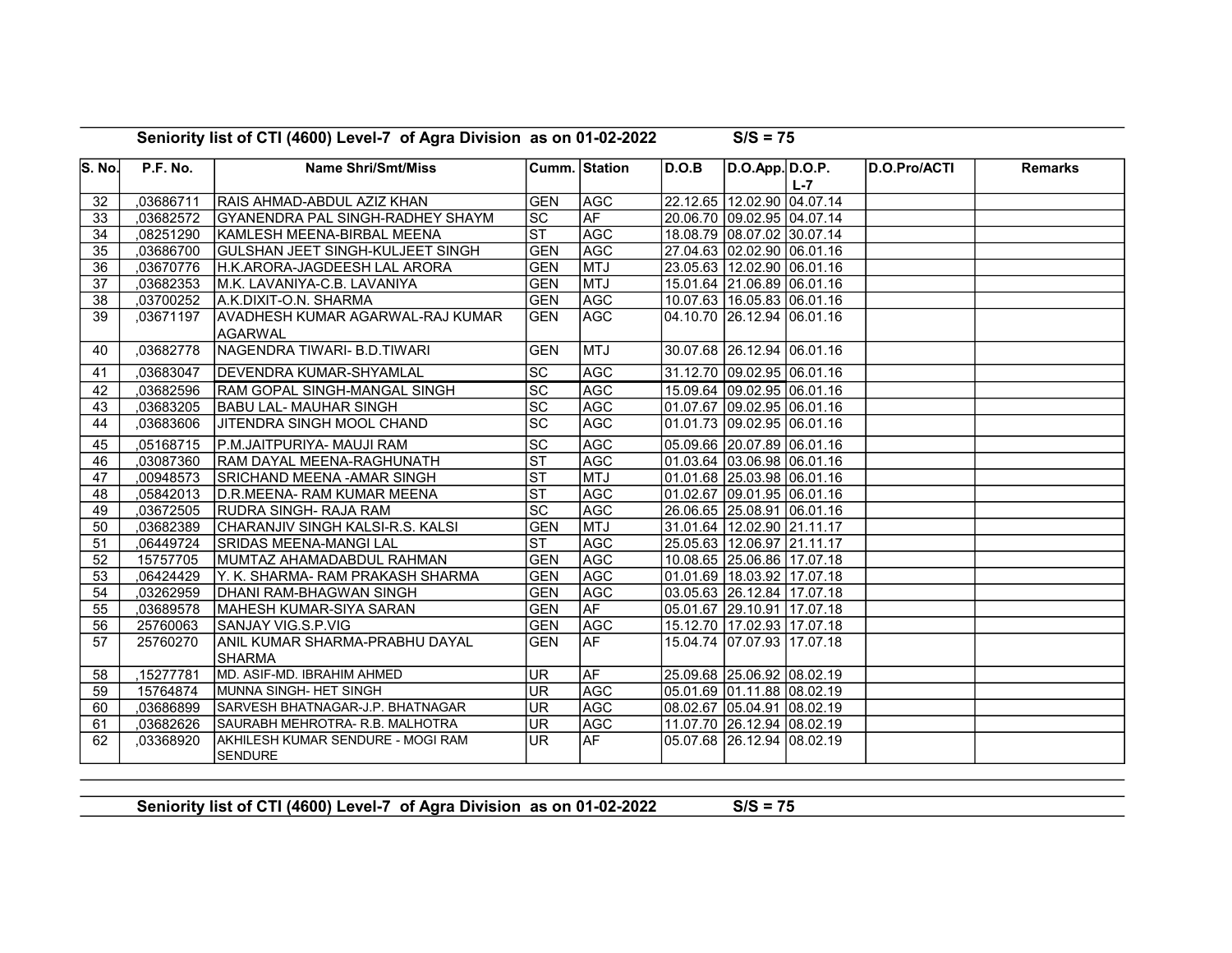| S. No. | P.F. No.  | Name Shri/Smt/Miss                                     |            | Cumm.  Station_ | D.O.B                      | D.O.App. D.O.P.              |     | <b>D.O.Pro/ACTI</b> | <b>Remarks</b> |
|--------|-----------|--------------------------------------------------------|------------|-----------------|----------------------------|------------------------------|-----|---------------------|----------------|
|        |           |                                                        |            |                 |                            |                              | L-7 |                     |                |
| 63     | .03682523 | SANJEEV AGARWAL -R.K. AGARWAL                          | UR         | IAGC            |                            | 05.01.70  26.12.94  02.05.19 |     |                     |                |
| 64     | .05533146 | <b>IRASHID JAMIL SHAMIMUL HASAN</b>                    | UR         | lAGC.           | 01.07.72 26.12.94 02.06.19 |                              |     |                     |                |
| 65     | ,01877690 | IHEMANT KUMAR AGARWAL-RADHE SHYAM<br>IGUPTA            | <b>GEN</b> | <b>IAGC</b>     |                            | 05.07.68 24.06.93 31.08.20   |     |                     |                |
| 66     | ,03682717 | IKRISHAN MURARI UPADHYAY- DEVAKI NANDAN I<br>lUPADHYAY | <b>GEN</b> | <b>IMTJ</b>     |                            | 22.10.66 26.12.94 31.08.20   |     |                     |                |
| 67     | 5566174   | İKRISHNA DEVI PANDEY-RAKESH KUMAR<br>PANDEY            | <b>GEN</b> | <b>IMTJ</b>     |                            | 25.06.77 11.04.96 12.03.21   |     |                     |                |
| 68     | .06424430 | RAMESH SINGH BIST- DEEWAN SINGH BIST                   | <b>GEN</b> | laf             |                            | 27.10.66 18.03.92 12.03.21   |     |                     |                |
| 69     | .03674733 | DINESH KUMAR DHANAUTIYA-RAMSWAROOP                     | <b>GEN</b> | lAF             |                            | 09.07.68 18.03.92 12.03.21   |     |                     |                |
| 70     | ,06425677 | ISANJEEV PRATAP SINGH - UDAI PRATAP<br>ISINGH          | <b>GEN</b> | IAF             |                            | 14.07.69 18.03.92 17.11.21   |     |                     |                |
| 71     | .03682705 | GULJAR MOHAMMAD - ASHAN ALI                            | <b>GEN</b> | <b>IRKM</b>     |                            | 16.03.67 26.12.94 17.11.21   |     |                     |                |
| 72     | .03682511 | IANIL KUMAR KATIYAR - J.P.KATIYAR                      | <b>GEN</b> | IAGC            |                            | 22.06.70 26.12.94 17.11.21   |     |                     |                |
| 73     | .03683242 | IAJAY SONI -K.N.SONI                                   | <b>GEN</b> | IAGC            |                            | 02.01.69 09.02.95 17.11.21   |     |                     |                |
| 74     | .03682699 | İMANOJ KUMAR-KALI CHARAM                               | <b>GEN</b> | l AF            |                            | 23.09.71 26.12.94 17.11.21   |     |                     |                |
| 75     | .03682870 | SUNIL KUMAR AGARWAL-JAGDEESH PRASAD GEN                |            | IAGC            |                            | 09.03.72 09.02.95 20.01.22   |     |                     |                |
| 76     | 14632615  | INAND KUMAR SHARMA-B.K. SHAMRA                         | <b>GEN</b> | <b>IMTJ</b>     |                            | 01.08.67 111.01.95 20.01.22  |     |                     |                |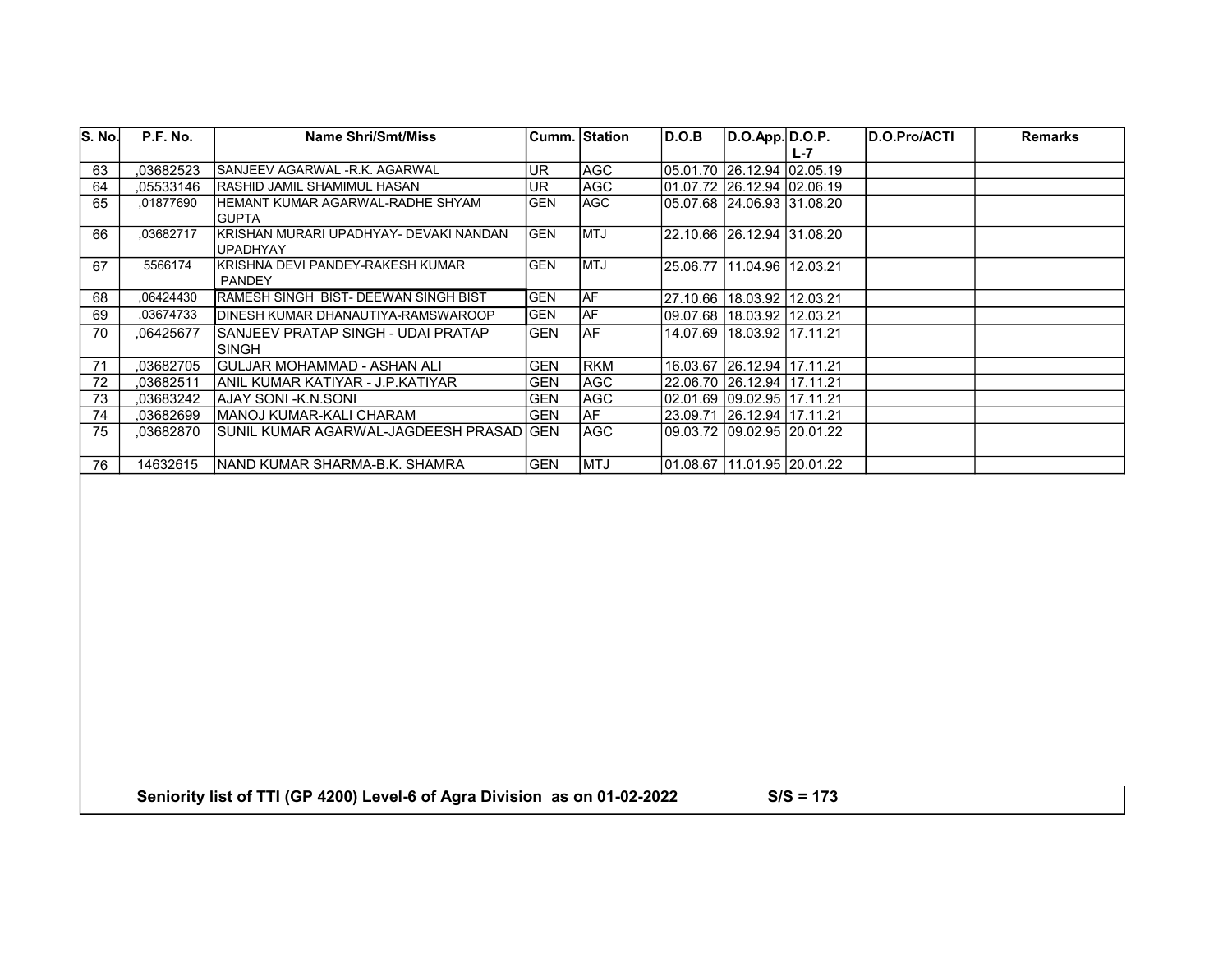|                 | S. No. P.F. No. | <b>Name Shri/Smt/Miss</b>               | Cumm. Station     |            | D.O.B | D.O.App. D.O.P.                |                             | D.O.Pro     | Remarks                  |
|-----------------|-----------------|-----------------------------------------|-------------------|------------|-------|--------------------------------|-----------------------------|-------------|--------------------------|
|                 |                 |                                         |                   |            |       |                                | Level-6                     | <b>ACTI</b> |                          |
| $\mathbf{1}$    | 03770588        | RAKESH KUMAR - LAL CHAND                | lsc               | <b>MTJ</b> |       | 13.09.69 09.02.95 01.03.11     |                             |             | Own req. tfr from agc to |
|                 |                 |                                         |                   |            |       |                                |                             |             | MTJ on 31.08.20          |
| $\overline{2}$  | ,03552615       | <b>SURESH CHAND- PURAN SINGH</b>        | SC                | AF         |       | 17.02.65 14.09.87 01.03.11     |                             |             |                          |
| 3               | ,04554697       | RANVEER SINGH- NATTHI LAL               | $\overline{sc}$   | <b>AGC</b> |       | 15.07.66 24.07.97 01.03.11     |                             |             |                          |
| 4               | ,03249201       | SURESH CHAND - HAKIM SINGH              | $\overline{SC}$   | AGC        |       | 10.06.70 16.12.96 01.03.11     |                             |             |                          |
| 5               | 06444600        | NARESH KUMAR - RAMESHWAR SINGH          | $\overline{SC}$   | <b>AGC</b> |       | 05.07.66 09.02.95 01.03.11     |                             |             |                          |
| 6               | 03687661        | <b>ISHWARI PRASAD-NET RAM</b>           | $\overline{SC}$   | <b>MTJ</b> |       | 01.07.72 17.09.93 01.03.11     |                             |             |                          |
| $\overline{7}$  | ,03707476       | NAYAN KUMAR MAHANTA- D.N.MAHANTO        | <b>GEN</b>        | AGC        |       | 27.07.66 09.02.95 30.12.11     |                             |             |                          |
| 8               | 03761642        | VIPIN KUMAR GAUTAM-MADAN LAL            | <b>GEN</b>        | <b>RKM</b> |       | 15.01.72 04.07.91 30.12.11     |                             |             |                          |
| 9               | ,05164667       | BRAHM PAL SINGH-FAURN SINGH             | <b>GEN</b>        | <b>MTJ</b> |       | 10.05.62 20.09.84 30.12.11     |                             |             |                          |
| 10              | ,03761381       | AJAY KULSHRESTHA-B.C. KULSHRESTHA       | <b>GEN</b>        | <b>AF</b>  |       | 03.02.66 21.08.91 30.12.11     |                             |             |                          |
| 11              | .03761484       | İHARENDRA KUMAR VERMA- PANCHDEO         | <b>GEN</b>        | <b>AGC</b> |       | 01.08.71 22.07.91 30.12.11     |                             |             |                          |
|                 |                 | <b>VERM</b>                             |                   |            |       |                                |                             |             |                          |
| 12 <sup>2</sup> | ,03633111       | NAND LAL-DEVI PRASAD                    | <b>GEN</b>        | <b>AGC</b> |       | 15.09.62 17.09.88 30.12.11     |                             |             |                          |
| 13              | 19062035        | BANWARI LAL MEENA-RAMJI LAL MEENA       | Ist               | AGC        |       |                                | 16.09.68 09.08.94 30.12.11/ |             |                          |
|                 |                 |                                         |                   |            |       |                                | 09.02-12                    |             |                          |
| 14              | ,03686759       | KAMTA PRASHAD-NATHI LAL                 | <b>GEN</b>        | <b>AGC</b> |       |                                | 01.07.62 12.02.90 23.08.12/ |             |                          |
|                 |                 |                                         |                   |            |       |                                | 101.0713                    |             |                          |
| 15              | ,03722934       | MH. ABAD KHAN-MEHRAJ AHMED              | <b>GEN</b>        | AGC        |       | 01.07.67 27.02.90 11.09.12     |                             |             |                          |
| 16              | .03410080       | SUNIL KUMAR CHAUHAN-RAGHUNATH SINGH GEN |                   | AGC        |       | 18.10.71 09.02.95 111.09.12    |                             |             |                          |
|                 |                 |                                         |                   |            |       |                                |                             |             |                          |
| 17              | ,03347333       | HEMANT KUMAR SHARMA-JAI PAL SHARMA      | <b>GEN</b>        | AF/Aminity |       | 11.12.78 10.02.97 11.09.12     |                             |             |                          |
|                 |                 |                                         |                   |            |       |                                |                             |             |                          |
| 18              | ,00948652       | RAJKUMAR SINGH-RUKAM SINGH              | <b>GEN</b>        | <b>AGC</b> |       | 01.01.66 21.04.86 11.09.12     |                             |             |                          |
| 19              | ,03778252       | AMIT KUMAR SINGH-AMAR SINGH             | <b>GEN</b>        | <b>AGC</b> |       | 15.01.79 11.08.97 11.09.12     |                             |             |                          |
| 20              | ,02496726       | SHAILESH MISHRA DINESH CHAND MISHRA     | <b>GEN</b>        | <b>MTJ</b> |       | 13.03.69 02.06.93 11.09.12     |                             |             |                          |
| 21              | ,06449694       | YUGRAJ SINGH-KARAN SINGH                | SC                | <b>AF</b>  |       | 12.08.66 12.06.97 11.09.12     |                             |             |                          |
| 22              | ,06449682       | IINDAL SINGH-SONI RAM                   | $\overline{sc}$   | AF         |       | 12.01.67   12.06.97   11.09.12 |                             |             |                          |
| 23              | .06450027       | <b>SANT PRAKASH- FAGUNI RAM</b>         | $\overline{SC}$   | <b>AGC</b> |       |                                | 20.05.66 24.01.98 11.09.12/ |             |                          |
|                 |                 |                                         |                   |            |       |                                | 19.12.12                    |             |                          |
| 24              | ,03686656       | IPURAN CHAND-CHOKHEY LAL                | $ \overline{SC} $ | AGC        |       |                                | 01.07.74 13.07.97 11.09.12/ |             |                          |
|                 |                 |                                         |                   |            |       |                                | 19.12.12                    |             |                          |
| 25              | ,03428930       | <b>VIVEKANAND-RAM ANNDAN ROY</b>        | <b>SC</b>         | <b>AF</b>  |       |                                | 31.07.68 13.10.97 11.09.12/ |             |                          |
|                 |                 |                                         |                   |            |       |                                | 07.01.13                    |             |                          |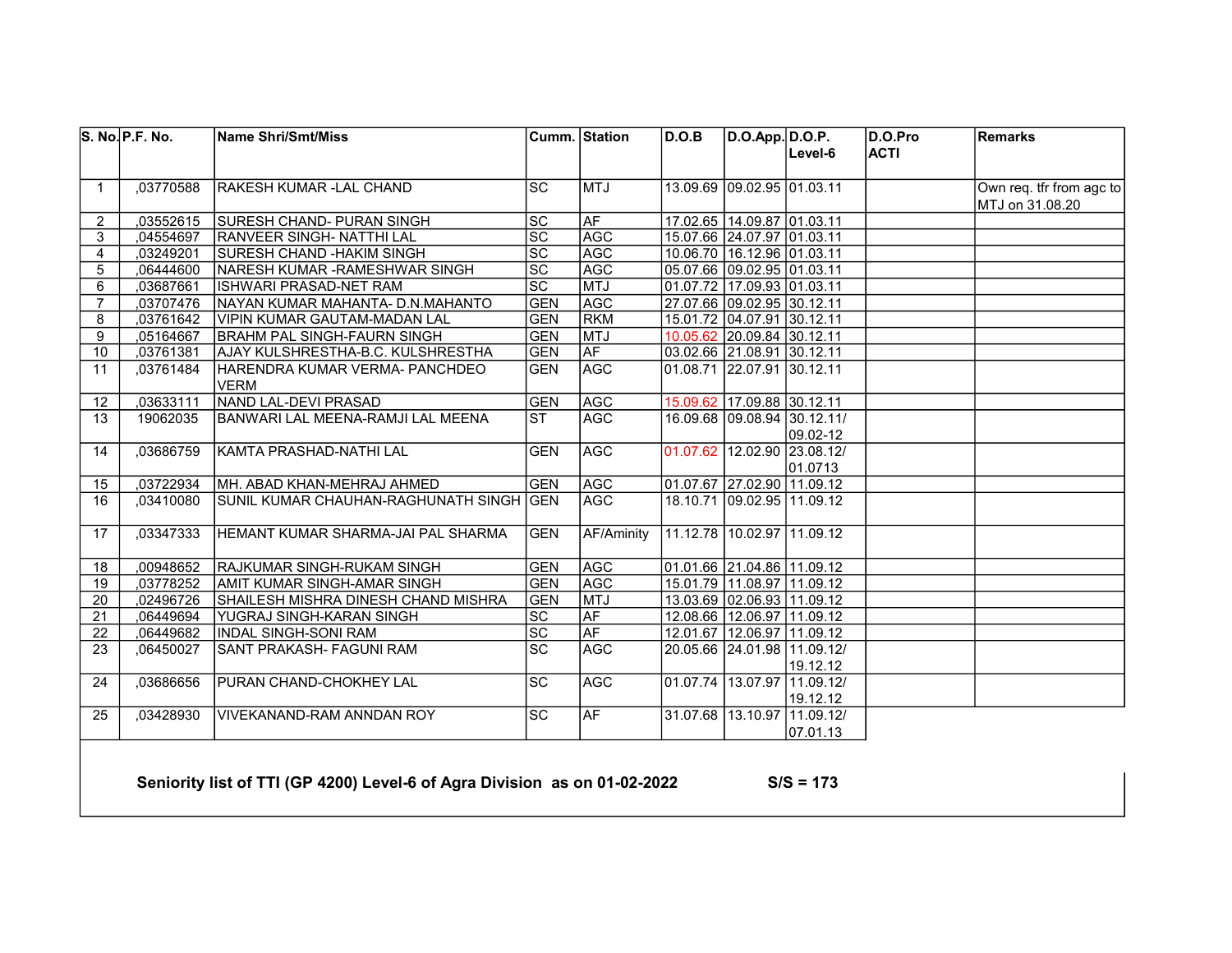|                 | S. No. P.F. No. | <b>Name Shri/Smt/Miss</b>                                                 |                          | Cumm. Station | D.O.B            | $D.O.App.$ $D.O.P.$        |                             | D.O.Pro                                                | <b>Remarks</b>                               |
|-----------------|-----------------|---------------------------------------------------------------------------|--------------------------|---------------|------------------|----------------------------|-----------------------------|--------------------------------------------------------|----------------------------------------------|
|                 |                 |                                                                           |                          |               |                  |                            | Level-6                     | <b>ACTI</b>                                            |                                              |
| 26              | 25762291        | BIRENDRA KUMAR SHARMA-RAMJI LAL                                           | <b>GEN</b>               | <b>AGC</b>    | 15.05.72 24.1.94 |                            | 01.11.13                    |                                                        |                                              |
|                 |                 | <b>SHARMA</b>                                                             |                          |               |                  |                            |                             |                                                        |                                              |
| 27              | 15871277        | CHHATAR SINGH-BHIKAM SINGH                                                | $ \mathrm{SC} $          | <b>AGC</b>    |                  | 01.01.67 09.05.88 01.11.13 |                             |                                                        |                                              |
| 28              | 12664601        | YASHPAL SINGH                                                             | $\overline{SC}$          | MTJ           |                  | 25.08.78 27.12.96 01.11.13 |                             |                                                        |                                              |
| 29              | ,00529292       | DINESH KUMAR-TEJ NARAYAN SINGH                                            | <b>GEN</b>               | <b>MTJ</b>    |                  | 15.03.71 11.08.97 01.11.13 |                             |                                                        |                                              |
| 30              | ,03779190       | PRAMOD KUMAR MISHRA-SIDHA NATH<br><b>MISHRA</b>                           | <b>GEN</b>               | <b>MTJ</b>    |                  | 11.08.66 11.08.97 01.11.13 |                             |                                                        |                                              |
| 31              | ,03669075       | <b>AJAY KUMAR SANGWAN-MANGE RAM</b>                                       | <b>GEN</b>               | MTJ           |                  | 20.12.71 01.10.96 01.11.13 |                             |                                                        |                                              |
| 32              | ,03685706       | SUNIL KUMAR -NAFE SINGH                                                   | $\overline{SC}$          | <b>MTJ</b>    |                  | 15.07.69 08.12.97 01.11.13 |                             |                                                        |                                              |
| 33              | ,03797739       | <b>PRADEEP KUMAR LAKHI RAM</b>                                            | $\overline{sc}$          | <b>AGC</b>    |                  | 02.06.73 09.12.97 01.11.13 |                             |                                                        | Own req. tfr from MTJ                        |
|                 |                 |                                                                           |                          |               |                  |                            |                             |                                                        | to AGC on 31.08.20                           |
| 34              | ,03796360       | TARA CHAND-RAM NIWAL                                                      | $\overline{SC}$          | <b>AGC</b>    |                  | 05.07.66 08.12.97 01.11.13 |                             |                                                        |                                              |
| 35              | 02498371        | <b>RAKESH KUMAR BHEEKAM SINGH</b>                                         | $\overline{\mathsf{sc}}$ | <b>AGC</b>    |                  | 15.08.66 24.02.94 01.11.13 |                             |                                                        | On deputation vig ./ PRYRJ H/Q on 16.10.2020 |
| 36              | ,03796048       | VINOD KUMAR -CHANDESWARI PRASAD                                           | $\overline{SC}$          | AGC           |                  | 05.09.74 05.03.98 01.11.13 |                             |                                                        |                                              |
| 37              | ,04461289       | <b>BABOO LAL MEENA-K.R. MEENA</b>                                         | $\overline{\text{ST}}$   | <b>MTJ</b>    |                  |                            | 24.07.63 05.10.89 01.11.13/ |                                                        |                                              |
|                 |                 |                                                                           |                          |               |                  |                            | 28.07.15                    |                                                        |                                              |
| 38              | ,06262170       | ARJUN SINGH-RANJJI SINGH                                                  | $ \mathrm{SC} $          | MTJ           |                  | 06.01.66 13.12.93 01.11.13 |                             |                                                        |                                              |
| 39              | .06441609       | INDIVER MISHRA-J.P. MISHRA                                                | <b>UR</b>                | AGC           |                  | 12.08.67 03.10.94 01.11.13 |                             |                                                        |                                              |
| 40              | ,03370306       | SUNIL KASHYAP- R.P KASHYAP                                                | $\overline{sc}$          | <b>AGC</b>    |                  | 30.03.83 04.09.00 01.11.13 |                             |                                                        |                                              |
| 41              | 3416768         | VINAY KUMAR SHRIVASTAVA-DWARKA<br>PRASAD on Deputation at Rly Board       | <b>GEN</b>               | <b>AGC</b>    |                  | 09.08.73 21.07.95 01.11.13 |                             | CTC Squad DLI, On mut trf vide jai<br>prakash from DLI |                                              |
| 42              | ,08226260       | MANJU LATA JOSHI-GORI SHANKAR                                             | <b>GEN</b>               | <b>MTJ</b>    |                  | 08.07.78 05.09.88 01.11.13 |                             |                                                        |                                              |
| 43              | ,00016947       | NRAPENDRA SINGH-GANESHI LAL                                               | <b>GEN</b>               | <b>AGC</b>    |                  | 01.07.82 25.07.20001.11.13 |                             |                                                        | On Mut Tfr from FZR<br>with kanwalveer       |
| 44              | NP003434        | NIVEDAN SINGH-ROOP NARAYAN                                                | <b>GEN</b>               | <b>AGC</b>    |                  | 20.06.65 09.08.05 01.11.13 |                             |                                                        | On Mut Tfr from BPL<br>vide Modh nasir       |
| 45              | ,25763295       | DHARAM PAL SINGH -NANDLAL                                                 | <b>GEN</b>               | <b>AGC</b>    |                  | 02.05.68 13.01.95 01.11.13 |                             |                                                        | Own req. tfr from MTJ to AGC on<br>31.08.20  |
| 46              | ,00529293       | ANJANI KUMAR PANDEY -CHANDRIKA PANDEYGEN                                  |                          | MTJ           |                  | 15.11.74 11.08.97 01.11.13 |                             |                                                        |                                              |
| 47              | ,03779151       | <b>DINESH PANWAR-J.P.P.S. PANWAR</b>                                      | <b>GEN</b>               | <b>AGC</b>    |                  | 15.03.72 03.02.97 01.11.13 |                             |                                                        |                                              |
| 48              | ,03779152       | A H SIDDIQUE-AFJALUL HAQ SIDDIQUE                                         | <b>GEN</b>               | <b>AGC</b>    |                  | 01.01.77 11.08.97 01.11.13 |                             |                                                        |                                              |
| 49              | ,03369651       | R. S. JALAL- G.S.JALAL                                                    | <b>GEN</b>               | <b>AGC</b>    |                  | 20.12.78 21.12.96 01.11.13 |                             |                                                        |                                              |
| 50              | ,03555987       | ANIL KUMAR SHAH-OM PRAKASH SHAH                                           | <b>GEN</b>               | <b>MTJ</b>    |                  | 08.12.67 13.10.97 01.11.13 |                             |                                                        |                                              |
| 51              | 13692860        | SALIM AHMAD ABBAS-ABDUL                                                   | <b>GEN</b>               | AGC           |                  | 21.07.74 04.08.97 01.11.13 |                             |                                                        |                                              |
| $\overline{52}$ | ,01163875       | AKHILESHWAR PRASAD-PARUS SAH                                              | $\overline{\text{ST}}$   | <b>AGC</b>    |                  | 24.11.75 04.07.96 01.11.13 |                             |                                                        |                                              |
|                 |                 | Seniority list of TTI (GP 4200) Level-6 of Agra Division as on 01-02-2022 |                          |               | $S/S = 173$      |                            |                             |                                                        |                                              |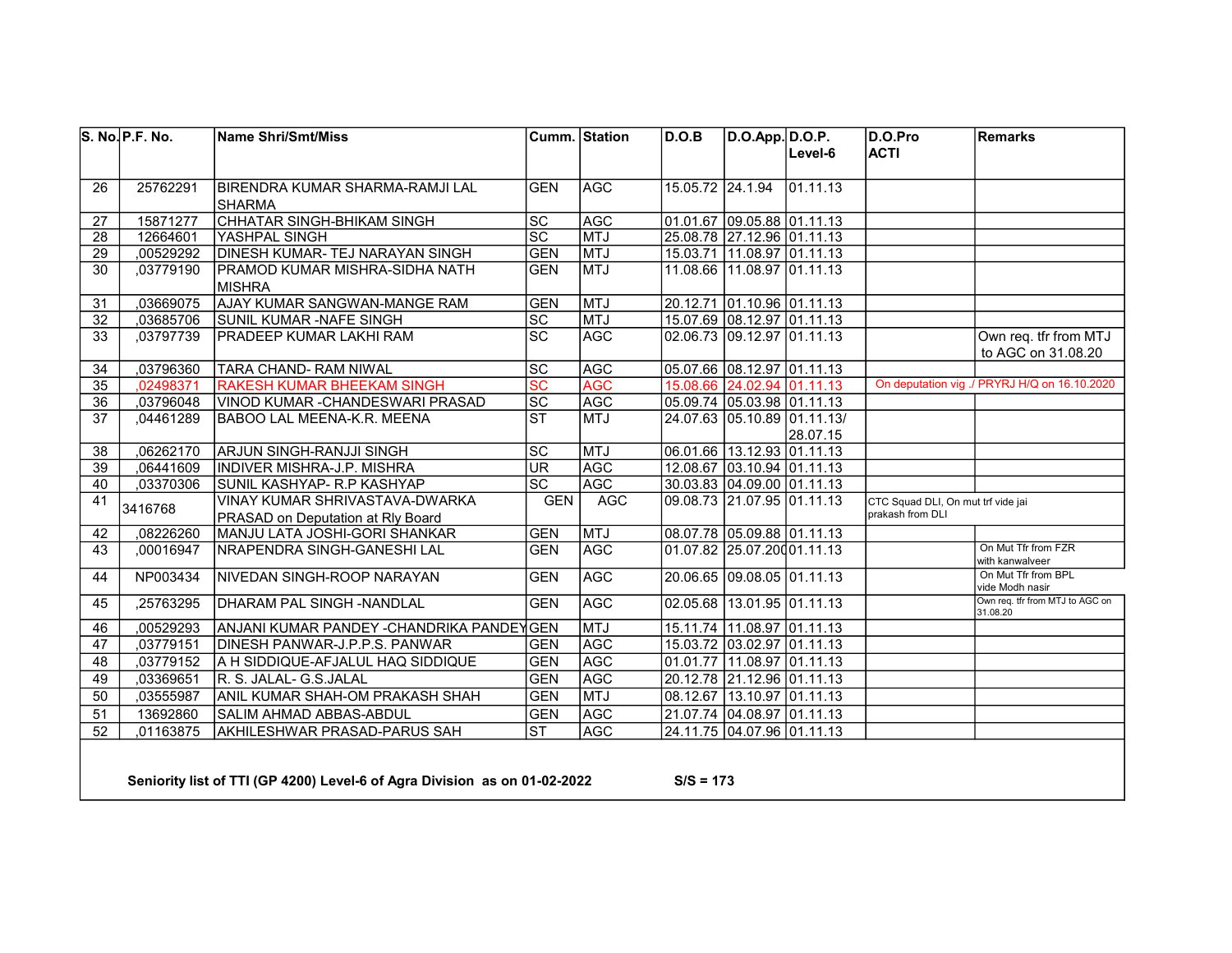|    | S. No. P.F. No. | <b>Name Shri/Smt/Miss</b>             |                        | Cumm. Station | D.O.B | D.O.App. D.O.P.                |                                         | <b>Remarks</b>                              |
|----|-----------------|---------------------------------------|------------------------|---------------|-------|--------------------------------|-----------------------------------------|---------------------------------------------|
|    |                 |                                       |                        |               |       |                                | Level-6                                 |                                             |
|    |                 |                                       |                        |               |       |                                |                                         |                                             |
| 53 | .03347102       | IPUNEET KUMAR RANJAN-AYODHYA PRASAD   | <b>GEN</b>             | <b>AGC</b>    |       | 10.01.73 08.12.97 01.11.13     |                                         |                                             |
|    |                 |                                       |                        |               |       |                                |                                         |                                             |
| 54 | ,0335468        | MAHESH KUMAR-KHAJAN SINGH             | <b>SC</b>              | <b>AGC</b>    |       | 01.05.70 08.11.00 01.11.13     |                                         |                                             |
| 55 | .01908327       | HARI SHANKAR -BADAN SINGH             | SC                     | <b>MTJ</b>    |       | 20.03.67 24.06.93 01.11.13     |                                         |                                             |
| 56 | ,01922233       | AJEET SINGH-SARDARA SINGH             | $\overline{SC}$        | MTJ           |       | 12.03.71 24.06.93 01.11.13     |                                         |                                             |
| 57 | ,03681816       | SHYAM SINGH MEENA - SHOBHA RAM        | $\overline{\text{ST}}$ | <b>AGC</b>    |       | 01.07.63 14.10.83 01.11.13     |                                         |                                             |
| 58 | NP000291        | PAWAN KUMAR BAIRWA-RAM RATAN          | $\overline{SC}$        | <b>AGC</b>    |       | 15.06.85 05.04.06 05.12.13     |                                         |                                             |
| 59 | NP000309        | SITA RAM MEENA-RAMJI LAL MEENA        | $\overline{\text{ST}}$ | <b>AGC</b>    |       | 04.07.83 17.07.07 05.12.13     |                                         |                                             |
| 60 | ,06004600       | SANJAY SINGH-RAM NARESH               | $\overline{SC}$        | <b>AGC</b>    |       | 28.07.86 19.04.06 01.01.14     |                                         |                                             |
| 61 | ,03795603       | INADEEM AHMAD-SAMEEM AHMAD            | <b>GEN</b>             | <b>MTJ</b>    |       | 09.05.68 08.12.97 09.07.14     |                                         |                                             |
| 62 | ,03378317       | LAKSHMAN CHANDRA GHOSH-BADAL          | <b>GEN</b>             | m             |       | 10.01.68 06.12.97 09.07.14     |                                         |                                             |
|    |                 | ICHANDRA GHOSH                        |                        |               |       |                                |                                         |                                             |
| 63 | ,02496250       | YOGENDRA KU. GUPTA -RAJENDRA PRASAD   | <b>GEN</b>             | <b>AGC</b>    |       | 01.07.68 05.05.93 09.07.14     |                                         |                                             |
|    |                 | <b>IGUPTA</b>                         |                        |               |       |                                |                                         |                                             |
| 64 | ,03769628       | SANJEEV KU SHIVHARE-J.P. SHIVHARE     | <b>GEN</b>             | AF            |       | 29.06.68   16.11.94   09.07.14 |                                         |                                             |
| 65 | .05580663       | BRIJESH KUMAR -KUNWAR LAL PAL SINGH   | <b>GEN</b>             | <b>AF</b>     |       | 01.01.81 13.11.98 09.07.14     |                                         |                                             |
| 66 | ,03672281       | MUNNI LAL SHAH-MAHESH SHAH            | <b>GEN</b>             | AGC           |       | 16.01.66 09.07.92 09.07.14     |                                         |                                             |
| 67 | .03439860       | İVIPIN KUMAR -MOHAN YADAV             | <b>GEN</b>             | <b>MTJ</b>    |       | 18.04.82 31.05.99 09.07.14     |                                         |                                             |
| 68 | ,01906185       | SAILESH GOPAL DUBEY-GOPAL DUBEY       | <b>GEN</b>             | AGC           |       | 02.02.76 21.06.93 09.07.14     |                                         |                                             |
| 69 | ,01908868       | PANKAJ PATHAK -SATENDRA KU.PATHAK     | <b>GEN</b>             | <b>IDH</b>    |       | 09.07.77 30.10.95 09.07.14     |                                         |                                             |
| 70 | NP000308        | <b>IDHANRAJ MEENA-RAMJI LAL MEENA</b> | $\overline{\text{ST}}$ | <b>AGC</b>    |       | 05.08.87 17.07.07 09.07.14     |                                         |                                             |
| 71 | .03804173       | <b>IMUKESH KUMAR -RAMBABU</b>         | <b>SC</b>              | AGC           |       | l07.07.69 l29.08.02 l16.10.14  |                                         | Own reg. tfr from MTJ to AGC on<br>31.08.20 |
| 72 | 121336761       | IVIJAY SINGH MEENA-BHOODHAR MEENA     | <b>ST</b>              | <b>AF</b>     |       | 01.09.77 24.04.03 26.02.13     |                                         |                                             |
| 73 | NP000884        | NITESH KUMAR-JAI PAL SINGH            | $\overline{SC}$        | <b>AGC</b>    |       | 23.02.89 17.07.08 16.10.14     |                                         |                                             |
| 74 | NP000074        | İMOHD AFTAB AHMED-SAKIL AHMED KHAN    | <b>GEN</b>             | <b>AGC</b>    |       | 01.03.78   16.02.06   03.11.15 |                                         |                                             |
| 75 | NP000293        | İNEERAJ KUMAR RAI- BHAGWATI PRASAD    | <b>GEN</b>             | <b>AGC</b>    |       | 24.01.81 16.02.06 03.11.15     |                                         | Own reg. tfr from MTJ to AGC on<br>31.08.20 |
| 76 | NP005003        | <b>IMUKESH KUMAR MEENA-RAMSWAROOP</b> | <b>IST</b>             | <b>AGC</b>    |       | 01.07.78 03.09.07 03.11.15     |                                         |                                             |
|    |                 | <b>IMEENA</b>                         |                        |               |       |                                |                                         |                                             |
| 77 | NP000077        | İRANJEET KUMAR -KRISHNA PRASAD        | <b>GEN</b>             | <b>AGC</b>    |       |                                | 06.01.75   16.02.06   03.11.15/31.12.15 |                                             |
| 78 | NP001470        | DHIRENDRA KUMAR MISHRA-LAXMI          | <b>GEN</b>             | AGC           |       | 24.12.63   16.06.05   03.11.15 |                                         |                                             |
|    |                 | KANTMISHRA                            |                        |               |       |                                |                                         |                                             |
| 79 | .055680328      | <b>SHAILENDRA VERMA-R.K. VERMA</b>    | <b>GEN</b>             | <b>IAGC</b>   |       | 31.07.68 27.07.96 25.12.16     |                                         |                                             |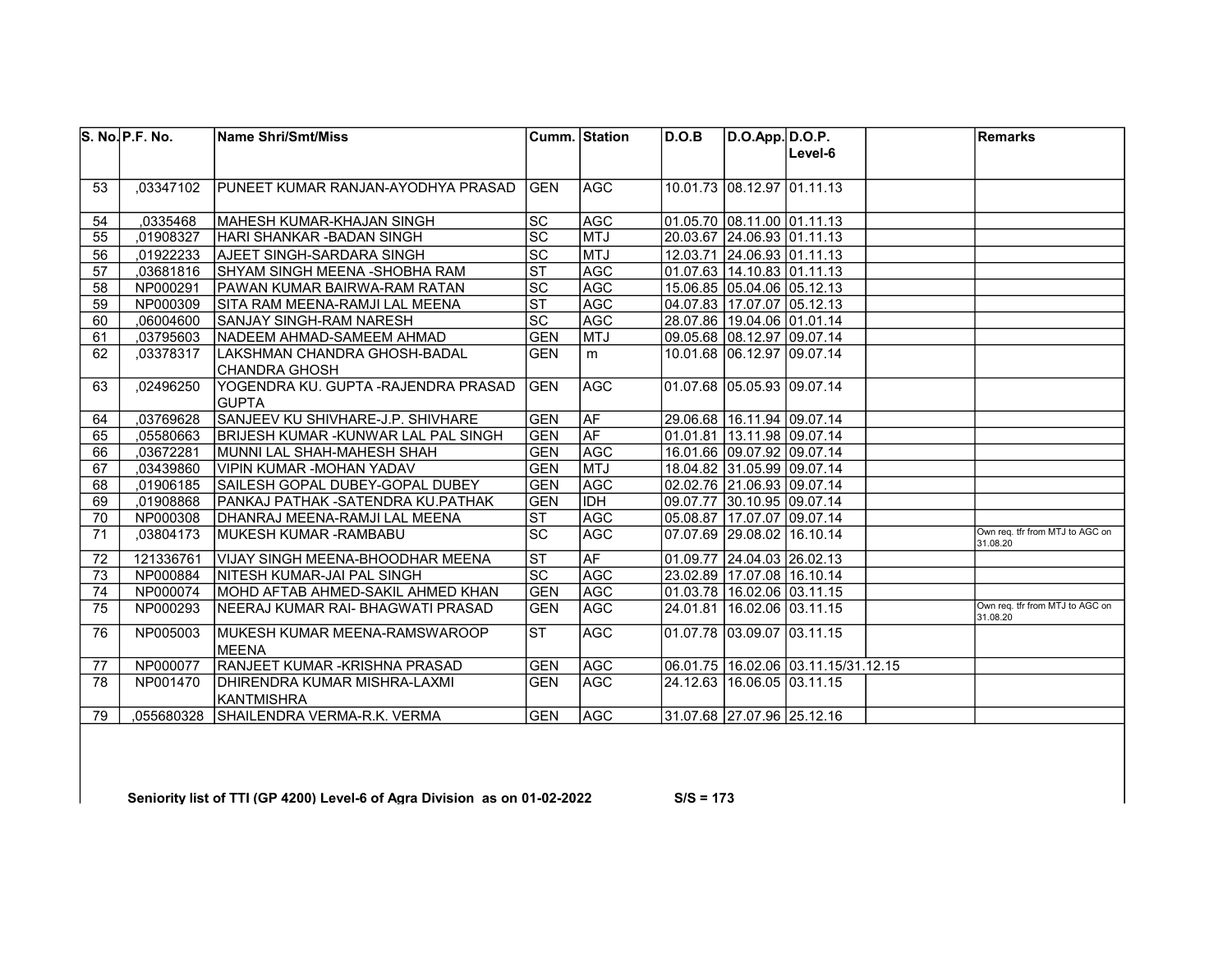|                 | S. No. P.F. No. | <b>Name Shri/Smt/Miss</b>                |                   | Cumm.  Station_ | D.O.B | D.O.App.D.O.P.             | Level-6                    |                                        | Remarks                                                          |
|-----------------|-----------------|------------------------------------------|-------------------|-----------------|-------|----------------------------|----------------------------|----------------------------------------|------------------------------------------------------------------|
| 80              | 25680067        | RAGHURAJ SINGH-BALBIR SINGH              | GEN               | <b>AGC</b>      |       |                            | 15.07.71 04.01.92 18.01.17 |                                        | Own reg. tfr from MTJ to AGC on<br>31.08.20                      |
| 81              | NP005971        | SUNIL KUMAR-RAM PAL SINGH                | GEN               | <b>MTJ</b>      |       |                            | 15.01.87 07.08.07 18.01.17 |                                        |                                                                  |
| 82              | NP000305        | RAJDEV PRASAD YADAV-BABUJI PRASAD        | GEN               | <b>AGC</b>      |       |                            | 19.03.74 17.07.07 18.01.17 |                                        |                                                                  |
| 83              | NP000406        | VIJAY KUMAR JHA-GOPAL JHA                | <b>GEN</b>        | <b>MTJ</b>      |       |                            | 01.03.78 07.09.07 18.01.17 |                                        | Own req. tfr from MTJ to AGC on<br>31.08.20                      |
| 84              | NP001497        | <b>VIVEK KUMAR SHARMA-J.P. SHARMA</b>    | GEN               | <b>MTJ</b>      |       | 18.03.90 05.12.08 18.01.17 |                            |                                        | Own req. tfr from agc to mtj on<br>31.08.20                      |
| 85              | ,05414465       | SURENDRA SINGH                           | <b>GN</b>         | <b>AGC</b>      |       |                            | 17.08.83 23.03.02 01.11.13 |                                        |                                                                  |
| 86              | J0700310        | SMT USHA KUMARI-Jagveer Singh            | <b>UR</b>         | <b>AGC</b>      |       |                            | 15.07.75 26.10.07 20.10.16 |                                        | Arr. On IDMT to JHS div. on<br>02.07.2020 vice shri Vikas Gupta  |
| 87              | NP001802        | RAM PRAKASH PATHAK-DAUJI PRASAD PATHAGEN |                   | <b>AGC</b>      |       |                            | 01.09.80 02.09.09 18.01.17 |                                        |                                                                  |
| 88              | NP001804        | RAJENDRA BHATI-ATAR SINGH BHATI          | GEN               | <b>AGC</b>      |       |                            | 10.04.84 02.09.09 18.01.17 |                                        |                                                                  |
| 89              | NP004997        | <b>RAM KUMAR-AMIR SINGH</b>              | <b>GEN</b>        | <b>AGC</b>      |       | 10.05.78 26.10.09 18.01.17 |                            |                                        |                                                                  |
| 90              | 29800217        | SHAILENDRA SINGH-BALVIR SINGH            | <b>GEN</b>        | <b>AGC</b>      |       | 01.06.88 26.10.09 18.01.17 |                            |                                        |                                                                  |
| 91              | P1100361        | JAI PRAKASH- BHOJ RAJ SINGH              | <b>GEN</b>        | <b>AGC</b>      |       | 15.01.77 15.08.08 20.07.17 |                            |                                        |                                                                  |
| $\overline{92}$ |                 | GAURAV BIDHURI-DHARMENER Singh BIDHURI   | GEN               | <b>AGC</b>      |       | 16.05.93 10.10.13 03.09.17 |                            | Out of Turn Promotion on Sports Ground |                                                                  |
| 93              | NP006072        | RAHEES BEG-RASHID BEG                    | GEN               | <b>AGC</b>      |       |                            | 30.07.83 20.07.09 01.01.18 |                                        |                                                                  |
| 94              | NP006146        | SHISHUPAL SINGH-BABU RAM PAL             | GEN               | <b>AGC</b>      |       |                            | 30.05.69 08.02.10 01.01.18 |                                        |                                                                  |
| 95              | NP002478        | ISUBHASH PRATAP-HARIDAS SINGH            | GEN               | <b>AGC</b>      |       |                            | 01.01.85 03.02.12 01.01.18 |                                        |                                                                  |
| 96              | ,03686887       | ROHIT SHARMA-Y.M. SHARMA                 | GEN               | <b>AF</b>       |       |                            | 02.11.67 08.04.91 01.01.18 |                                        |                                                                  |
| 97              | ,03776300       | MUKESH KUMAR-RADHEY SHYAM                | $\overline{SC}$   | <b>AGC</b>      |       |                            | 15.07.64 26.12.96 01.01.18 |                                        |                                                                  |
| $\overline{98}$ | ,25765759       | NANAK SINGH- MANOHARI LAL                | <b>GEN</b>        | <b>MTJ</b>      |       |                            | 08.11.64 05.05.84 01.01.18 |                                        |                                                                  |
| 99              | NP000743        | <b>DINESH KUMAR-RAM BHAROSI</b>          | GEN               | <b>AGC</b>      |       |                            | 05.02.82 20.05.04 01.01.18 |                                        |                                                                  |
| 100             | NP000068        | VISHAL PANDEY- INDRAMOHAN PANDEY         | GEN               | <b>AGC</b>      |       |                            | 25.10.81 04.01.05 01.01.18 |                                        |                                                                  |
| 101             | NP001846        | RAJEEV KUMAR-BANWARI LAL                 | GEN               | <b>MTJ</b>      |       |                            | 07.02.73 25.08.06 01.01.18 |                                        |                                                                  |
| 102             | NP000265        | MOHD SHAHID ANSARI-ABDUL KAYUM ANSARIGEN |                   | <b>AGC</b>      |       |                            | 25.12.82 09.05.07 01.01.18 |                                        |                                                                  |
| 103             | NP000276        | Lokendra Kumar                           | <b>GEN</b>        |                 |       |                            | 29.01.79 31.12.08 06.03.17 |                                        | Arr. On IRMT to UMB div. on<br>25.01.2022 viceHarjeet Kalkhandey |
| 104             | NP000269        | LAL SINGH KUSHWAH- SHIV DAYAL            | GEN               | <b>AGC</b>      |       |                            | 10.08.82 19.05.07 01.01.18 |                                        |                                                                  |
| 105             | NP000125        | RAJESH SINGH SHEKHAWAT-PRAKASHVIR        | <b>GEN</b>        | AF              |       |                            | 14.08.86 15.09.07 01.01.18 |                                        |                                                                  |
| 106             | NP000661        | ROHITESH KUMAR-FADHEY SHYAM              | <b>GEN</b>        | <b>MTJ</b>      |       |                            | 06.06.87 26.12.07 01.01.18 |                                        |                                                                  |
| 107             | NP005981        | LAL SINGH-BANWARI LAL                    | $ \overline{SC} $ | <b>AGC</b>      |       | 10.07.80 10.04.06 01.01.18 |                            |                                        |                                                                  |

 $\mathbb{R}$  Seniority list of TTI (GP 4200) Level-7 of Agra Division as on  $\mathbb{R}$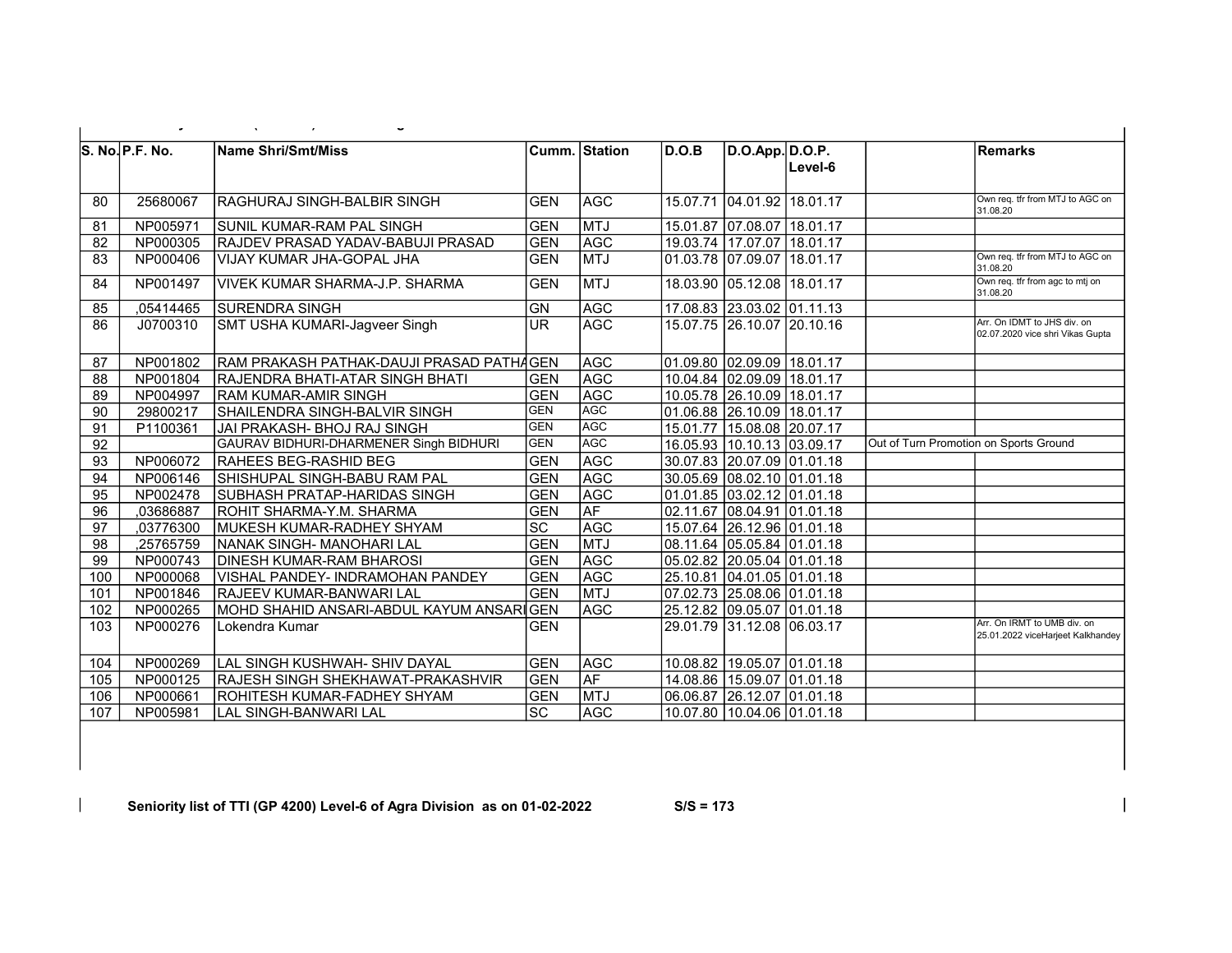|     | S. No. P.F. No. | <b>Name Shri/Smt/Miss</b>                    |                        | Cumm. Station | D.O.B    | D.O.App. D.O.P.     | Level-6  | Remarks                                                    |
|-----|-----------------|----------------------------------------------|------------------------|---------------|----------|---------------------|----------|------------------------------------------------------------|
| 108 | NP000752        | IDEEPAK GOSWAMI-MUKESH KUMAR GOSWAMI         | <b>GEN</b>             | lmtu          | 10.05.90 | 25.11.08            | 28.11.18 |                                                            |
| 109 | NP001789        | ICHANDRA PRAKASH SAINI-UMA SHANKAR           | <b>GEN</b>             | <b>AGC</b>    | 15.07.83 | 02.12.09            | 28.11.18 |                                                            |
| 110 | NP001763        | <b>SUNNY BHALLA-GULSHAN BHALLA</b>           | <b>GEN</b>             | <b>AGC</b>    | 08.03.84 | 02.12.09            | 28.11.18 |                                                            |
| 111 | 15764540        | VINOD KUMAR CHATURVEDI-R.B. CHATURVEDI       | <b>GEN</b>             | AGC           | 16.07.63 | 15.07.91            | 28.11.18 |                                                            |
| 112 | ,03215222       | AZIZ KHAN-RAFIQ KHAN                         | <b>GEN</b>             | AGC           | 02.07.68 | 16.09.93            | 28.11.18 |                                                            |
| 113 | NP001696        | Sayyad Mohd. Muddassar Sagir-MD. SAGIR       | <b>GEN</b>             | <b>AGC</b>    | 01.04.86 | 06.06.09            | 28.11.18 |                                                            |
| 114 | NP003435        | <b>NAUSHAD ALI-KASIM ALI</b>                 | <b>GEN</b>             | <b>MTJ</b>    | 03.08.86 | 30.10.05            | 28.11.18 |                                                            |
| 115 | NP000092        | <b>VISHNU KANT-ASHOK KUMAR</b>               | <b>GEN</b>             | <b>AGC</b>    | 15.04.87 | 20.01.06            | 28.11.18 |                                                            |
| 116 | 20100025        | BRIJENDRA SINGH PATEL- POORAN SINGH PATEL    | <b>GEN</b>             | <b>AGC</b>    | 12.01.83 | 24.12.09            | 28.11.18 |                                                            |
| 117 | 20100104        | <b>IVINAY PORWAL-SHIV PRASAD GUPTA</b>       | <b>GEN</b>             | <b>AGC</b>    | 24.02.79 | 24.12.09            | 24.04.19 |                                                            |
| 118 | 5987192         | İDinesh Kumar-Munni Lal                      | <b>SC</b>              | <b>AF</b>     | 08.10.86 | 109.08.03           | 24.04.19 |                                                            |
| 119 | NP003361        | SUMESH JAY SINGH CHAUHAN-JAI SINGH CHAUHAN   | SC                     | <b>AGC</b>    | 22.03.84 | 22.09.04            | 24.04.19 |                                                            |
| 120 | NP006286        | LOKESH KUMAR GAUR-KHUSHALI RAM GAUR          | <b>GEN</b>             | <b>MTJ</b>    | 19.07.84 | 12.12.13            | 24.04.19 |                                                            |
| 121 | NP000526        | KRISHNA KANT UPADHYAY-RAMESHWAR DAYAL        | <b>GEN</b>             | <b>AF</b>     | 18.06.86 | 28.08.08            | 27.12.19 |                                                            |
| 122 | NP006257        | İMANOJ KU. AGARWAL-BANWARI LAL AGARWAL       | <b>GEN</b>             | <b>AF</b>     | 05.01.81 | 02.07.15            | 27.12.19 |                                                            |
| 123 | NP006262        | <b>RAJESH KUMAR MEENA-VISHRAM MEENA</b>      | <b>ST</b>              | <b>MTJ</b>    | 10.12.89 | 02.07.15            | 27.12.19 |                                                            |
| 124 | 29800024        | RAJVEER SINGH- KAPTAN SINGH                  | Gen/EXSNAGC            |               | 09.06.75 | 02.07.15            | 27.12.19 |                                                            |
| 125 | NP006258        | IKESHAV NARAYAN MEENA-HARI KISHAN MEENA      | <b>ST</b>              | <b>MTJ</b>    | 24.04.90 | 02.07.15            | 27.12.19 |                                                            |
| 126 | NP006266        | <b>ISHIV KUMAR-CHANDAR SINGH</b>             | SC                     | <b>AGC</b>    | 01.01.88 | 02.07.15            | 27.12.19 |                                                            |
| 127 | NP216357        | RAJESH KU MEENA-B.L. MEENA                   | $\overline{\text{ST}}$ | <b>AF</b>     | 20.07.85 | 12.08.15            | 27.12.19 |                                                            |
| 128 | NP006256        | <b>ISUNIL KUMAR-RAM PRAKASH</b>              | OBC                    | <b>AF</b>     | 10.08.90 | 02.07.15            | 27.12.19 |                                                            |
| 129 | NP006248        | <b>HEERESH KUMAR-SUNDER SINGH</b>            | <b>GEN</b>             | lagc          | 05.07.86 | 02.07.15            | 27.12.19 |                                                            |
| 130 | NP006250        | VINOD KUMAR - KAMAL SINGH                    | $\overline{OBC}$       | AF            | 18.07.89 | 02.07.15            | 27.12.19 |                                                            |
| 131 | NP006253        | İCHANDRA KUMAR-PREM VEER SINGH               | OBC                    | <b>MTJ</b>    | 15.07.84 | 02.07.15            | 27.12.19 |                                                            |
| 132 | NP006267        | <b>PRAMOD CHAUHAN-KHICHCHU SINGH CHAUHAN</b> | <b>GEN</b>             | <b>IDH</b>    | 10.10.90 | 02.07.15            | 27.12.19 |                                                            |
| 133 | NP006255        | İSONU KUMAR-OM PRAKASH                       | $\overline{SC}$        | AF            | 01.08.86 | 02.07.15            | 27.12.19 |                                                            |
| 134 | NP216332        | HEMANT KUMAR-NATHURAM DANDI                  | $\overline{SC}$        | <b>DHO</b>    | 08.07.88 | 02.07.15            | 27.12.19 |                                                            |
| 135 | NP006259        | IJOGINDER SINGH-OM PRAKASH                   | <b>GEN</b>             | <b>IMTJ</b>   | 05.08.82 | 02.07.15            | 27.12.19 |                                                            |
| 136 | NP006260        | <b>IDEVRAM MEENA-SURAJ MAL MEENA</b>         | <b>ST</b>              | <b>MTJ</b>    | 10.05.79 | 02.07.15            | 27.12.19 |                                                            |
| 137 | 29800114        | İSHISHU PAL SINGH- BIRI SINGH                | <b>SC</b>              | AGC           | 20.05.90 | 11.08.15            | 27.12.19 |                                                            |
| 138 | 29800019        | IDEEPALI SINGH- BRIJESH SINGH                | SC                     | AGC           | 04.07.94 | 11.08.15            | 27.12.19 |                                                            |
| 139 | 20100023        | Sunder Singh-Hariom Singh                    | <b>GEN</b>             | <b>MTJ</b>    | 15.07.87 | 26.12.09   18.11.16 |          | arrieved from UMB IRMT vice<br>Dinesh Kumar dt. 04-05-2021 |

 $\mathbb{R}$  Seniority list of Agra Division as on  $\mathbb{R}$  as on  $\mathbb{R}$   $\mathbb{R}$  = 173-2022 S/S  $\mathbb{R}$  = 173-2022 S/S  $\mathbb{R}$  = 173-2022 S/S  $\mathbb{R}$  = 173-2022 S/S  $\mathbb{R}$  = 173-2022 S/S  $\mathbb{R}$  = 173-2022 S/S  $\mathbb{R$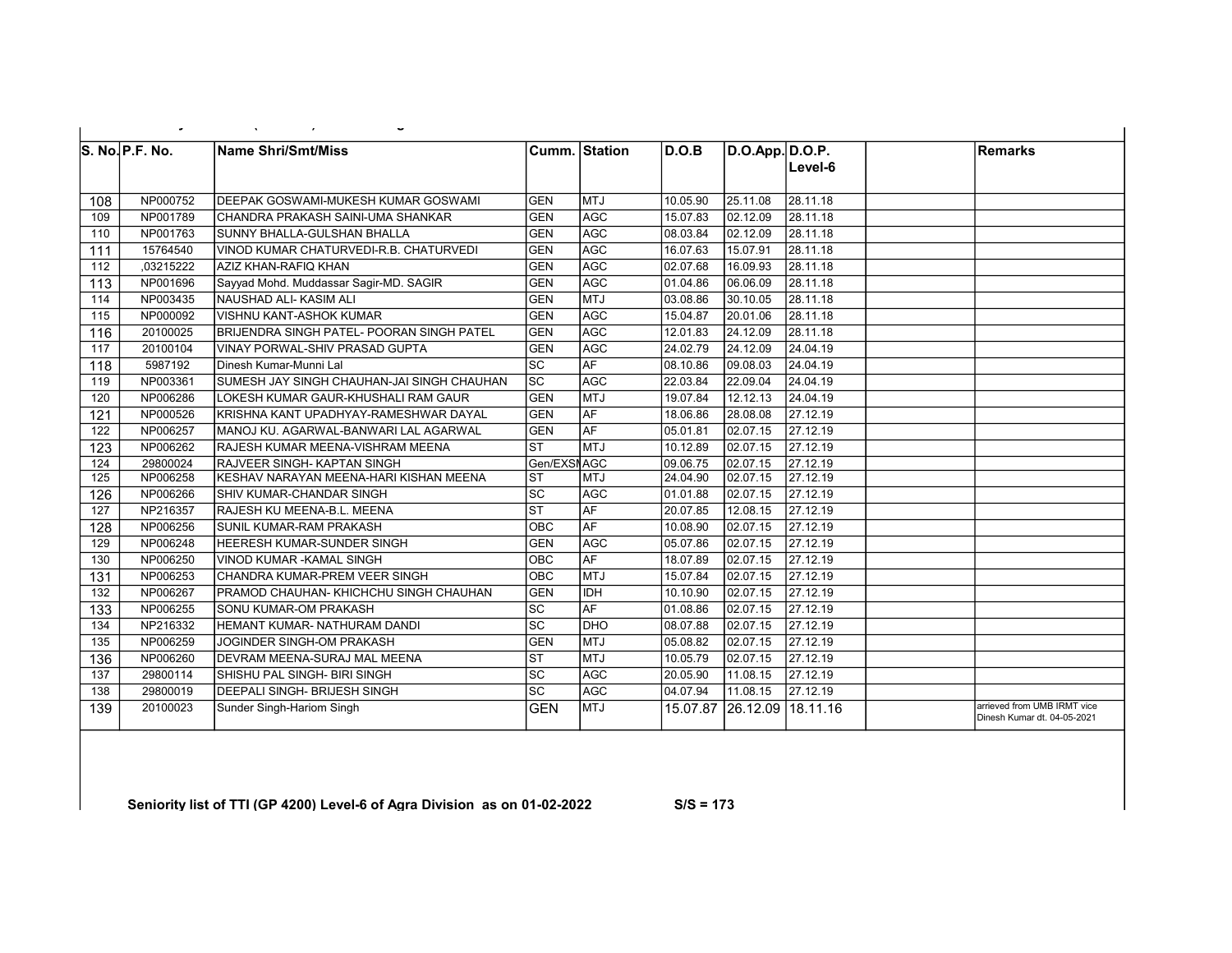|     | ٠               |                                                   |                        |               |       |                                |         |                                                                             |
|-----|-----------------|---------------------------------------------------|------------------------|---------------|-------|--------------------------------|---------|-----------------------------------------------------------------------------|
|     | S. No. P.F. No. | <b>Name Shri/Smt/Miss</b>                         |                        | Cumm. Station | D.O.B | D.O.App. D.O.P.                | Level-6 | Remarks                                                                     |
| 140 | NPS01260        | İSURDARSHAN PRABHAKAR-KRISHNA MURARI<br>PRABHAKAR | <b>GEN</b>             | <b>AGC</b>    |       | 20.11.95 11.08.15 27.12.19     |         |                                                                             |
| 141 | NP006261        | <b>PREETI RANI-NEERAJ KUMAR</b>                   | <b>GEN</b>             | <b>AGC</b>    |       | 09.12.96 11.08.15 27.12.19     |         |                                                                             |
| 142 | 29800099        | <b>RAVI-RAJPAL</b>                                | <b>GEN</b>             | <b>AF</b>     |       | 05.10.96 11.08.15 27.12.19     |         |                                                                             |
| 143 | 29800115        | RAJANI LODHI-LOTAN SINGH                          | <b>GEN</b>             | <b>AGC</b>    |       | 27.12.94 11.08.15 27.12.19     |         |                                                                             |
| 144 | 20150113        | BRIJ MOHAN MEENA - NANU RAM MEENA                 | <b>ST</b>              | <b>AGC</b>    |       | 08.07.85 02.03.15 22.12.20     |         |                                                                             |
| 145 | NPS06718        | <b>RAKESH KUMAR MEENA-BANWARI LAL</b>             | <b>ST</b>              | <b>RKM</b>    |       | 05.10.88 28.10.15 22.12.20     |         |                                                                             |
| 146 | 29800694        | BHAGWAN SINGH CHAUHAN-GOVIND SINGH CHAUHAN        |                        | <b>AGC</b>    |       | 21.04.85 12.02.16 22.12.20     |         |                                                                             |
| 147 | 29800708        | <b>PAYLET MEENA-SHIMBHU DAYAL MEENA</b>           | <b>ST</b>              | AF            |       | 01.02.84 12.02.16 22.12.20     |         |                                                                             |
| 148 | 29800583        | ANOOP CHAND MEENA-RAM GOPAL MEENA                 | <b>ST</b>              | <b>MTJ</b>    |       | 13.05.92 12.02.16 22.12.20     |         |                                                                             |
| 149 | 29800560        | RAHUL LAVANIA-BHURI SINGH LAVANIA                 | <b>GEN</b>             | <b>AF</b>     |       | 15.03.88   12.02.16   22.12.20 |         |                                                                             |
| 150 | 29800557        | LAXMAN SINGH KUSHWAH-RAM CHNDRA KUSHWAH           | <b>UR</b>              | AGC           |       | 16.07.77 12.02.16 22.12.20     |         |                                                                             |
| 151 | 29800580        | RAJESH KUMAR MEENA-POORAN CHAND MEENA             | $\overline{\text{ST}}$ | <b>AGC</b>    |       | 26.10.89 12.02.16 22.12.20     |         |                                                                             |
| 152 | 29800561        | LOKESH KUMAR MEENA-RAMCHARAN MEENA                | ST                     | <b>AGC</b>    |       | 03.06.90 12.02.16 22.12.20     |         |                                                                             |
| 153 | 29800575        | MANOJ KUMAR-RAVI KUMAR                            | $\overline{SC}$        | <b>AGC</b>    |       | 15.04.91 12.02.16 22.12.20     |         |                                                                             |
| 154 | 29500830        | <b>RAKESH KUMAR MEENA-RAM SINGH MEENA</b>         | <b>ST</b>              | <b>AGC</b>    |       | 15.07.91 12.02.16 22.12.20     |         |                                                                             |
| 155 | N1000724        | RAM LAHAR MEENA-RAM PAL MEENA                     | $\overline{\text{ST}}$ | <b>MTJ</b>    |       | 29.07.77 12.02.16 22.12.20     |         |                                                                             |
| 156 | 29800581        | RAM HANS MEENA-BHUDHAR SINGH MEENA                | ST                     | <b>MTJ</b>    |       | 05.06.90 12.02.16 22.12.20     |         |                                                                             |
| 157 | 29800547        | BHRAM SAHAY MEENA-KAILASH CHAND MEENA             | $\overline{\text{ST}}$ | <b>AGC</b>    |       | 14.04.85 12.02.16 22.12.20     |         |                                                                             |
| 158 | 29800579        | BHAG CHAND MEENA-BHAGWAB SAHAY MEENA              | <b>ST</b>              | <b>AGC</b>    |       | 06.04.82 12.02.16 22.12.20     |         |                                                                             |
| 159 | 29800693        | İSATEYENDRA KUMAR-BHOOP SINGH                     | <b>UR</b>              | <b>AGC</b>    |       | 15.05.82 12.02.16 22.12.20     |         |                                                                             |
| 160 | TR320310016     | Neeraj Kumar Sharma-Umesh Chandra Sharma          | <b>GEN</b>             | AF            |       | l01.07.90 l30.12.15 l31.12.20  |         | Arr. On IDMTfrom JHS to AGRA dt.<br>29.06.21.vice Jagdeep Singh<br>Jadaudan |
| 161 | NP006233        | HEERA LAL MEENA-RAM SAHAY MEENA                   | <b>ST</b>              | <b>DHO</b>    |       |                                |         |                                                                             |
| 162 | 69140390        | HARI NARAYAN MEENA-JAGDEESH NARAYAN MEENA         | $\overline{\text{ST}}$ | <b>AF</b>     |       | 17.10.91 29.04.14 28.12.21     |         |                                                                             |
| 163 | 88800672        | Ram Kesh Meena-Girdhari Lal Meena                 | <b>ST</b>              | <b>AGC</b>    |       | 12.07.88 20.09.12 28.12.21     |         |                                                                             |
| 164 | NP003281        | SHASHI BHUSHAN KUMAR SINGH-AKHILESHWAR KUMA GEN   |                        | AGC           |       | 30.06.76   19.06.12   28.12.21 |         |                                                                             |
| 165 | NP003360        | IROHAN SINGH-DAL CHAND                            | <b>GEN</b>             | AGC           |       | 01.06.84 22.06.12 28.12.21     |         |                                                                             |
| 166 | NP003000        | ARJUN PRASAD-RAMJI PRASAD                         | <b>GEN</b>             | AGC           |       | 01.10.81 22.06.12 28.12.21     |         |                                                                             |
| 167 | NP003303        | PHOTO LAL MEENA-GANGA BHISHAN MEENA               | <b>ST</b>              | AGC           |       | 09.07.85 30.07.12 28.12.21     |         |                                                                             |
| 168 | NP005975        | IPREM RAJ MEENA-BRAJ LAL MEENA                    | $\overline{\text{ST}}$ | <b>AGC</b>    |       | 10.01.88 12.09.12 28.12.21     |         |                                                                             |
| 169 | NP004791        | HARI KISHAN MEENA-SHIV SINGH MEENA                | <b>ST</b>              | <b>AGC</b>    |       | 06.05.91 18.06.13 28.12.21     |         |                                                                             |
| 170 | NP006161        | SHRI RAM MEENA-BUDHDHA LAL MEENA                  | $\overline{\text{ST}}$ | <b>AGC</b>    |       | 06.06.92 19.06.13 28.12.21     |         |                                                                             |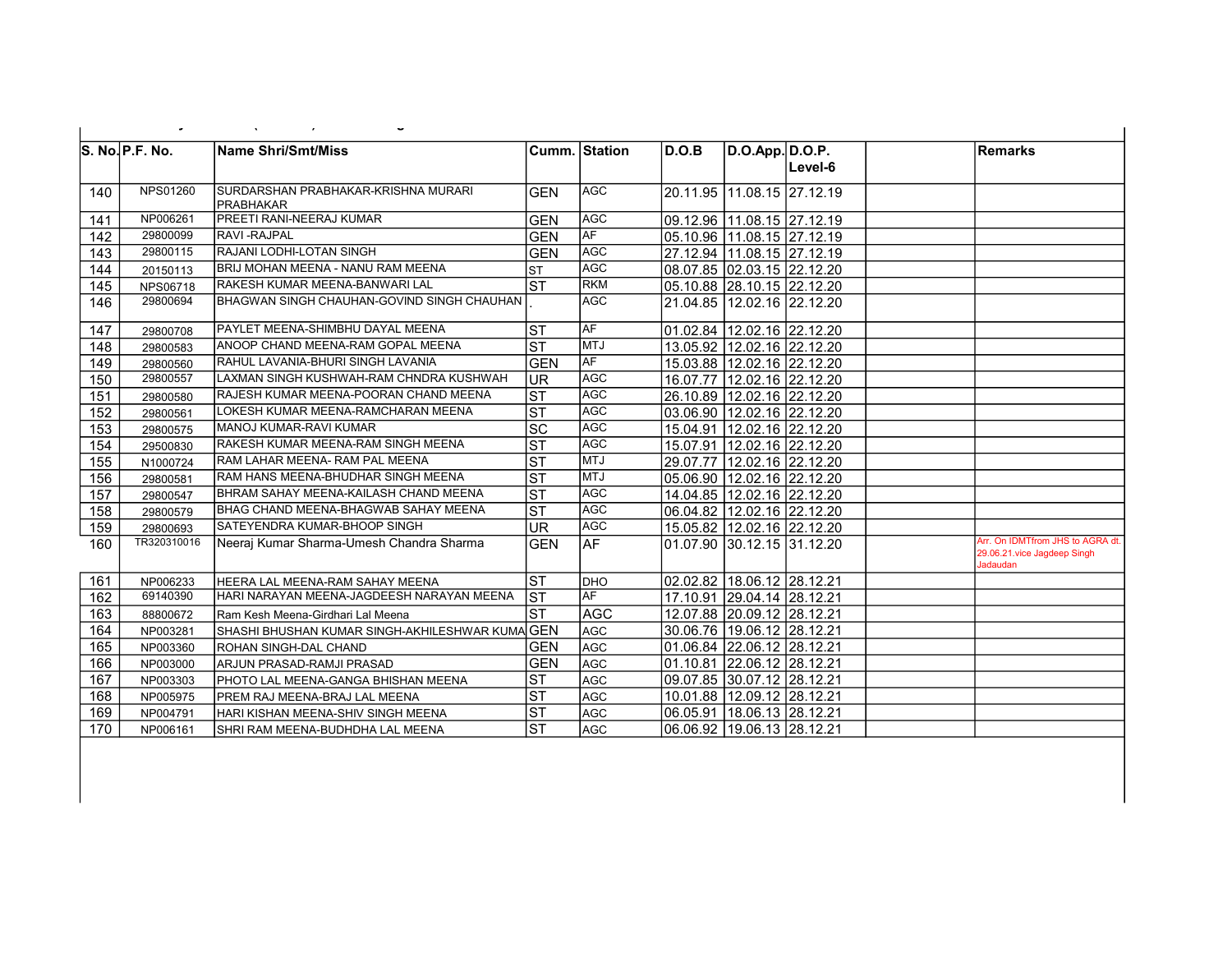|     | S. No. P.F. No. | Name Shri/Smt/Miss                                    |           | Cumm.   Station_ | D.O.B                       | D.O.App. D.O.P. |         | <b>Remarks</b> |
|-----|-----------------|-------------------------------------------------------|-----------|------------------|-----------------------------|-----------------|---------|----------------|
|     |                 |                                                       |           |                  |                             |                 | Level-6 |                |
| 171 | NP004043        | <b>IPRADEEP KUMAR GHANGHOURIA-JAGDEESH PRASAD ISC</b> |           | <b>AGC</b>       | 105.10.87 26.07.13 28.12.21 |                 |         |                |
| 172 | NP208434        | <b>ISANTOSH KUMAR MEENA-KIRODI RAM MEENA</b>          | <b>ST</b> | IAF              | 101.07.92 10.06.13 28.12.21 |                 |         |                |
| 173 | 29801290        | IKULDEEP SAMORIYA- BAIJ NATH SAORIYA                  | ISC       | AGC              | 01.08.88 17.06.16 28.12.21  |                 |         |                |
| 174 | 29801221        | <b>IRATI RAM MEENA-PHALI RAM MEENA</b>                | IST       | <b>AGC</b>       | 20.01.92 17.06.16 28.12.21  |                 |         |                |
| 175 | 16239326        | <b>ISANJEEV KUMAR - HORI LAL</b>                      | ISC       | <b>IRKM</b>      | 25.07.77 05.02.15 28.12.21  |                 |         |                |
| 176 | 36229800053     | Sandeep-Sankar Lal                                    | lsc       | IMTJ             | 16.04.95  27.7.16  28.12.21 |                 |         |                |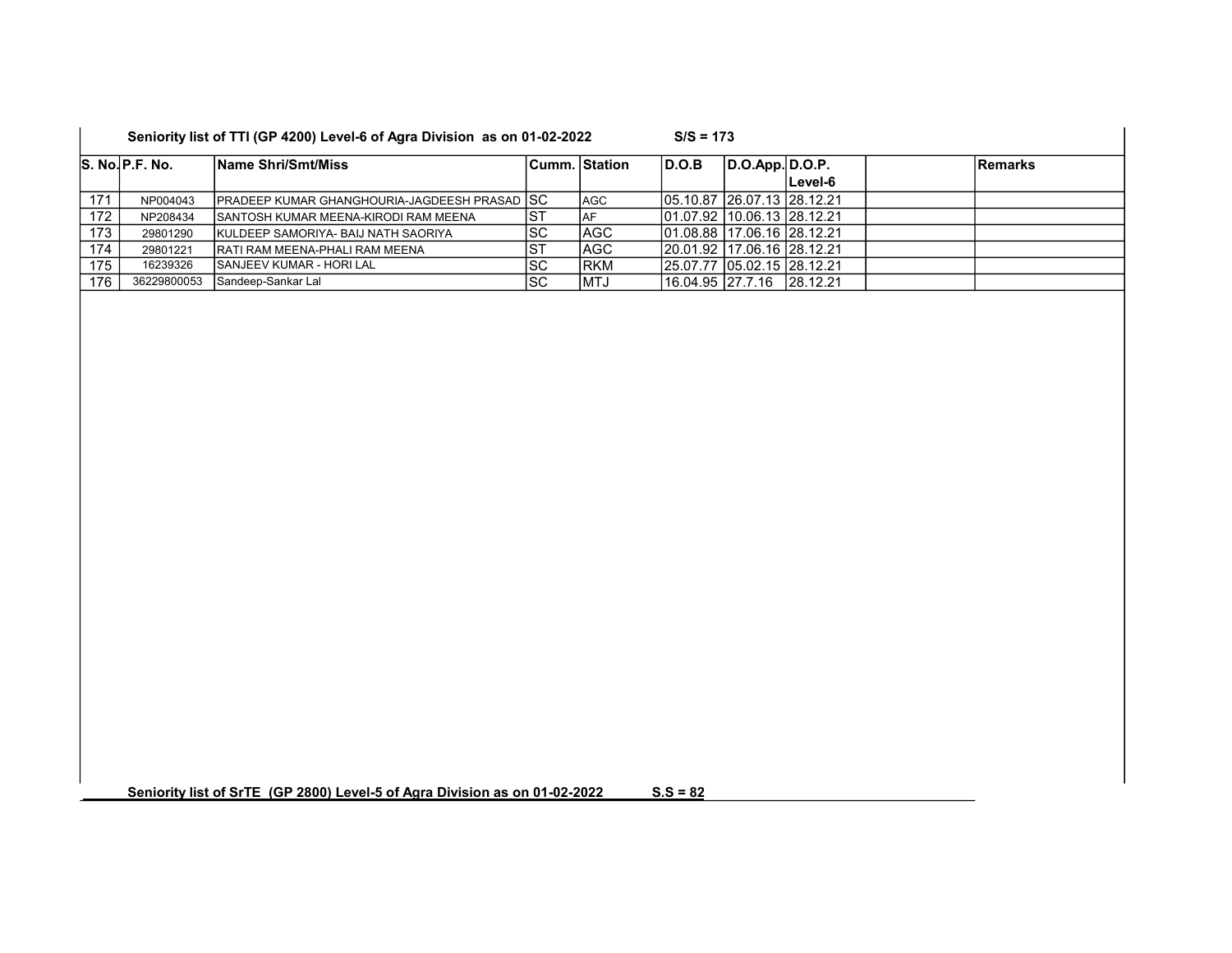|                | S. No. P.F. No. | <b>Name Shri/Smt/Miss</b>                      | Cumm. Station   |             | D.O.B    | D.O.App. D.O.Pro.              |          |  |
|----------------|-----------------|------------------------------------------------|-----------------|-------------|----------|--------------------------------|----------|--|
|                | 29801949        | SATYA PRAKASH YADAV-UDAY RAJ YADAV             | OBC             | AGC         |          | 07.04.86 16.01.17 18.11.19     |          |  |
| 2              | 29801967        | Neeraj Kumar - Ray Singh                       | <b>SC</b>       | MTJ         |          | 10.08.90 03.04.17 18.11.19     |          |  |
| 3              | NP002429        | <b>RAM PRAKASH-MURALIA</b>                     | SC              | <b>MTJ</b>  |          | 15.07.70   19.03.12   18.11.19 |          |  |
| $\overline{4}$ | NP002419        | RAGHUVEER SINGH-KHALBALIA                      | $\overline{SC}$ | <b>IDH</b>  |          | 30.11.65 17.04.12 18.11.19     |          |  |
| 5              | 29802161        | DHARMENDRA KUMAR S/O Vishwanath Mahto          | OBC             | <b>AF</b>   |          | 06.04.85   11.05.17   18.11.19 |          |  |
| 6              | NP0022923       | <b>RAJ KUMAR-KISHAN</b>                        | $\overline{SC}$ | <b>DHO</b>  |          | 01.11.74 22.07.93 18.11.19     |          |  |
| $\overline{7}$ | 29800689        | MAHADEEP KUMAR-BHOOREY LAL                     | OBC             | AGC         |          | 30.07.92 18.06.16 18.11.19     |          |  |
| 8              | 29802709        | Ashish -Sukhbir Singh                          | <b>UR</b>       | <b>AGC</b>  |          | 18.03.98 13.09.17 18.11.19     |          |  |
| 9              | ,00643990       | Vijay Singh Meena-Kailash Chand Meena          | <b>ST</b>       | <b>AF</b>   |          | 20.08.90 08.07.13 18.11.19     |          |  |
| 10             | 29802651        | MUNNI-JILLE SINGH                              | <b>GEN</b>      | AGC         |          | 05.02.95 26.09.17 27.12.19     |          |  |
| 11             | 29802708        | P PRABHAKARAN- PITCHPILLAI R                   | <b>OBC</b>      | <b>RKM</b>  |          | 19.09.96 01.11.17 27.12.19     |          |  |
| 12             | ,00869819       | SIDDHARTHA SHANKAR SHARMA-VINOD SHANKAR SHAGEN |                 | <b>LTM</b>  |          | 23.12.76 28.10.02 27.12.19     |          |  |
| 13             | 61500094        | ROHIT KUMAR GUPTA-LAL BABU SAW                 | <b>OBC</b>      | <b>AGC</b>  |          | 07.04.90 03.12.14 27.12.19     |          |  |
| 14             | NP004522        | <b>SATISH KUMAR- JIYA LAL</b>                  | <b>SC</b>       | <b>AGC</b>  | 09.02.78 |                                |          |  |
| 15             | J1300418        | RAKESH KUMAR-VIJAY PAL                         | <b>SC</b>       | <b>AGC</b>  |          | 09.05.86 05.06.13 27.05.20     |          |  |
| 16             | NP210362        | JITENDRA KUMAR PAL-DAYA SHANKAR PAL            | OBC             | <b>AGC</b>  |          | 05.08.92 01.11.17 27.05.20     |          |  |
| 17             | N1450585        | Yoghendra Kumar Rathi- Rajveer singh Rathi     | <b>SC</b>       | AGC         |          | 01.07.91 27.11.14 27.05.20     |          |  |
| 18             | 29802961        | SHYAMU PRASAD-BASANT LAL                       | SC              | AGC         |          | 17.07.81 01.11.17 27.05.20     |          |  |
| 19             | J1300696        | JITENDRA SINGH- PREM SINGH                     | SC              | AGC         |          | 05.10.91   12.08.13   27.05.20 |          |  |
| 20             | NP215792        | SANJAYA KUMAR-RAM DHARI PRASAD                 | $\overline{SC}$ | <b>AGC</b>  |          | 25.05.81 01.11.17 27.05.20     |          |  |
| 21             | NP209058        | VINOD KUMAR - KEDAR YADAV                      | OBC             | AGC         |          | 01.08.89 01.11.17 27.05.20     |          |  |
| 22             | 69140419        | Ramkesh Bairwa-punya Bairwa                    | <b>SC</b>       | AF          |          | 15.05.85 30.04.14 27.05.20     |          |  |
| 23             | T1400207        | ASHWANI KUMAR-HUKAM CHAND                      | OBC             | MTJ         |          | 10.07.80 01.11.17 27.05.20     |          |  |
| 24             | NP210046        | MUKESH KUMAR-JAMUNA PRASAD KUSHWAHA            | OBC             | MTJ         |          | 16.05.88 01.11.17 27.05.20     |          |  |
| 25             | J1300631        | <b>DEVRAJ SINGH-RAMESHWAR SINGH</b>            | OBC             | l AH        |          | 20.06.92 07.08.13 27.05.20     |          |  |
| 26             | NP208404        | <b>PREM PAL-CHARAN SINGH</b>                   | <b>OBC</b>      | <b>AGC</b>  |          | 03.07.86 01.11.17 27.05.20     |          |  |
| 27             | NP207627        | DHARMENDRA KUMAR- HEERA LAL YADAV              | OBC             | <b>MTJ</b>  |          | 11.01.88 01.11.17 27.05.20     |          |  |
| 28             | NP210374        | BANWARI LAL BAIRWA-BADRI PRASAD BAIRWA         | <b>SC</b>       | MTJ         |          | 01.08.86 01.11.17 27.05.20     |          |  |
| 29             | W1200115        | IHEM RAJ MEENA-BHEEKHA RAM MEENA               | lst             | <b>IMTJ</b> |          | 18.11.82 01.11.17 27.05.20     |          |  |
| 30             | NP209948        | VISHAL KUAMR SHARMA-DAYA SHANKAR SHARMA        | OBC             | <b>MTJ</b>  |          | 28.01.88 01.11.17 27.05.20     |          |  |
| 31             | NP208992        | ANIL KUMAR MAURYA-HARISH CHANDRA MAURYA        | <b>OBC</b>      | <b>MTJ</b>  |          | 10.05.87 01.11.17 27.05.20     |          |  |
| 32             | 29804516        | BHARAT KUMAR CHAUDHARY-ASHOK KUMAR             | <b>ORTH</b>     | <b>MTJ</b>  |          | 10.07.87 22.09.16 27.05.20     |          |  |
|                |                 | CHAUDHARY (O/H)                                | .H/C GN         |             |          |                                |          |  |
| 33             | 29800333        | Ram Khiladi-Ram Swarup Meena                   | <b>ST</b>       | <b>DHO</b>  | 05.11.81 | 18.04.16 27.05.20              |          |  |
| 34             | 29803063        | <b>PAWAN KUMAR-AZAD SINGH</b>                  | <b>UR</b>       | <b>IDH</b>  | 16.10.93 | 16.01.17                       | 18.11.20 |  |
| 35             | 29800994        | SHUBHENDRA PONIA-KISHAN VIR SINGH PONIA        | UR              | AGC         | 12.08.87 | 15.03.16                       | 18.11.20 |  |
| 36             | 29800202        | <b>SANTOSH KUMAR - PREM SINGH</b><br>(O/H)     | UR(VH)          | KSV         | 08.07.91 | [04.08.16]                     | 18.11.20 |  |

### SENIORITY LIST OF Sr. Comml. Cum Ticket Clerk IN (GP-2800) Level-5 OF AGRA DIV. AS ON 01-02-2022,SS-164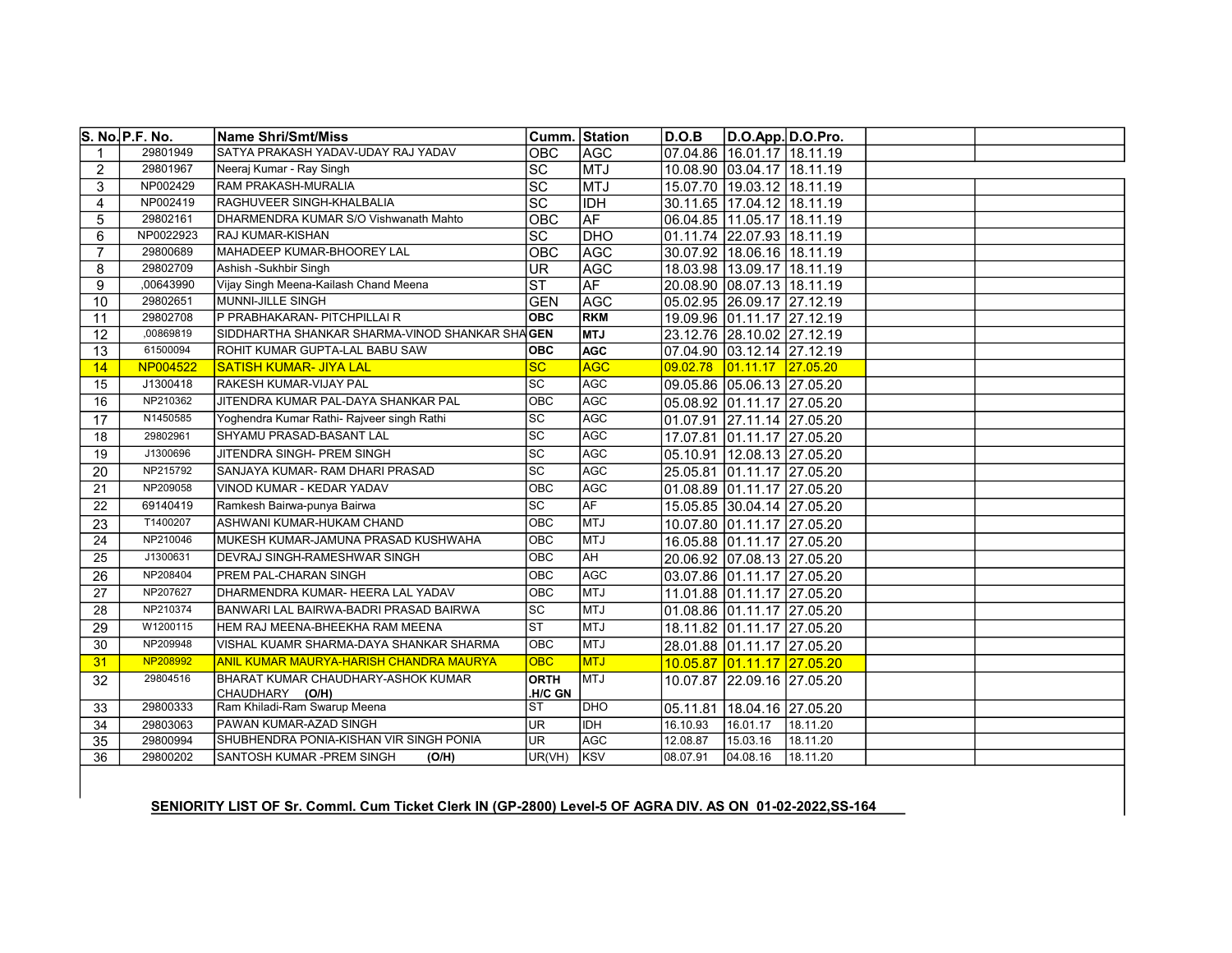| <b>S.NO.</b>    | P.F.NO.   | <b>NAME SHRI/SMT/MISS</b>                                    |                          | <b>CUMM. STATION</b> | D.O.B    | D.O.A              | <b>DOP</b> | <b>REMARKS</b>                |                      |
|-----------------|-----------|--------------------------------------------------------------|--------------------------|----------------------|----------|--------------------|------------|-------------------------------|----------------------|
| -1              | 29803151  | Harsh Singh- Late Shri Subhash Singh Rajpoot                 | <b>UR</b>                | MTJ/Res.             | 01.06.95 | 17.12.18           | 28.02.19   | CG APPOINTMENT CG APPOINTMENT |                      |
| $\overline{2}$  | 29803149  | Devendra Singh Meena-Late Shri Prem Singh Meena              | IST                      | GVO/Booking          | 12.06.90 | 17.12.18           | 28.02.19   | CG APPOINTMENT CG APPOINTMENT |                      |
| 3               | 29803216  | Anuvardhan Verma- Late shri Chandra Pratap Singh<br>Verma    | <b>SC</b>                | AGC/Res.             | 05.07.91 | 25.02.19           | 27.05.19   | CG APPOINTMENT CG APPOINTMENT |                      |
| 4               | 29803405  | Ku. Ratneesh Singh-Late Shri Mahesh Chandra                  | UR.                      | MTJ/BO               | 18.12.95 | 06.06.19           | 27.09.19   | <b>CG APPINTMENT</b>          | <b>CG APPINTMENT</b> |
| 5               | J1200777  | Sita Ram Meena-Gordhan Lal MEENA                             | $ \overline{\text{ST}} $ | Booking AGC 10.07.89 |          | 02.11.17           | 27.12.19   |                               |                      |
| 6               | J1300333  | Jitendra Kumar-Hari ram                                      | $\overline{\text{ST}}$   | AGC/PARCEL 10.08.91  |          | 16.07.13           | 27.12.19   |                               |                      |
| $\overline{7}$  | J1400868  | Kevendra Pal Singh-Bhagirath Baghel                          | UR.                      | AGC/PO               | 10.01.89 | 18.06.13           | 27.12.19   |                               |                      |
| 8               | ,00482365 | Ajay Kumar-Ramji Lal (O/H)                                   | <b>UR</b>                | AGC(PO)              | 15.07.79 | $ 04.06.13\rangle$ | 27.12.19   |                               |                      |
| 9               | 29803708  | Smt. Vineeta-Late shri Shailendra Singh Yadav                | OBC                      | AF/Res               | 22.05.90 | 25.09.19           | 08.01.20   | CG APPOINTMENT CG APPINTMENT  |                      |
| 10              | 29804076  | Smt. Raj Kumari-Late shri Amrit Kumar                        | $ \overline{sc} $        | AF/Res               | 02.06.86 | 25.09.19           | 08.01.20   | CG APPOINTMENT CG APPINTMENT  |                      |
| 11              | 29804091  | Ritu Gautam-Late shri Shailendra Gautam                      | <b>UR</b>                | MTJ/BO               | 19.12.94 | 18.12.19           | 18.03.20   | CG APPOINTMENT CG APPINTMENT  |                      |
| 12              | NP004797  | NARESH VERMA-KOMIL LAL VERMA                                 | <b>SC</b>                | Sr.TE/AGC            | 14.07.92 | 31.03.14           | 18.11.20   |                               |                      |
| 13              | NP003735  | <b>VINAY KUMAR-SHIV KUMAR</b>                                | UR                       | Sr.TE/AGC            | 01.01.92 | 29.07.13           | 18.11.20   |                               |                      |
| 14              | NP005136  | <b>BABLU KUMAR-LALAN SINGH</b>                               | OBC                      | Sr.TE/AGC            | 04.02.89 | 16.12.14           | 18.11.20   |                               |                      |
| 15              | NP005227  | KRISHNA CHAND-RAMJEET                                        | <b>SC</b>                | Sr.TE/AGC            | 14.11.90 | 08.10.14           | 18.11.20   |                               |                      |
| 16              | NP004723  | SUNIL KUMAR YADAV- LAYAK SINGH                               | OBC                      | Sr.TE/AGC            | 10.08.90 | 29.03.14           | 18.11.20   |                               |                      |
| 17              | 29801095  | PANKAJ SINGH SIKARWAR-GAJENDRA SINGH<br><b>SIKARWAR</b>      | UR                       | Sr.TE/AGC            | 12.09.89 | 22.05.14           | 18.11.20   |                               |                      |
| 18              | NP003953  | JAIKARAN MAURYA-BAHADUR SINGH MAURYA                         | OBC                      | Sr.TE/AGC            | 15.03.90 | 27.07.13           | 18.11.20   |                               |                      |
| 19              | NP003548  | KRISHNA KUMAR CHAURASIYA-JAWAHAR PRASAD<br><b>CHAURASIYA</b> | <b>UR</b>                | Sr.TE/AGC            | 01.10.89 | 10.10.13           | 18.11.20   |                               |                      |
| 20              | NP005135  | RAJVEER SINGH-RAGHUVEER SINGH                                | <b>SC</b>                | Sr. TE/AH            | 12.09.88 | 12.12.14           | 18.11.20   |                               |                      |
| 21              | NP005264  | RAJ KUMAR SINGH-MAHESH KUMAR                                 | SC                       | Sr. TE/MTJ           | 15.06.93 | 12.12.14           | 18.11.20   |                               |                      |
| 22              | NP003991  | DINESH CHANDRA YADAV-RAM DAWAR YADAV                         | <b>OBC</b>               | Sr. TE/AGC           | 03.07.91 | 27.07.13           | 18.11.20   |                               |                      |
| 23              | NP004021  | <b>DIWAKAR NATH-RATIBHAN</b>                                 | OBC                      | Sr.TE/MTJ            | 09.10.87 | 26.11.13           | 18.11.20   |                               |                      |
| 24              | NP003386  | <b>BHAGWAN SINGH MALI-KADU RAM MALI</b>                      | OBC                      | <b>SR.TE AF</b>      | 01.07.87 | 12.09.12           | 18.11.20   |                               |                      |
| 25              | NP003384  | MANOJ KUMAR-RAVINDRA PRASAD                                  | OBC                      | SR.TE/MTJ            | 10.05.85 | 23.08.12           | 18.11.20   |                               |                      |
| 26              | NP004823  | CHETRAM MEENA-BATASHYARAM MEENA                              | $\overline{\text{ST}}$   | SR.TE/MTJ            | 05.08.82 | 07.10.14           | 18.11.20   |                               |                      |
| 27              | NP003754  | SURESH KUMAR MEENA-KALICHARAN MEENA                          | <b>ST</b>                | SR.TE/MTJ            | 15.01.90 | 26.11.13           | 18.11.20   |                               |                      |
| 28              | NP006228  | NATTHU SINGH MEENA- KISHORI LAL MEENA                        | <b>ST</b>                | SR.TE/MTJ            | 06.05.83 | 23.05.12           | 18.11.20   |                               |                      |
| 29              | NP005134  | JONY KUMAR-VIJAY PAL                                         | <b>SC</b>                | SR.TE/MTJ            | 20.06.83 | 12.12.14           | 18.11.20   |                               |                      |
| 30              | NP005139  | JITENDRA KUMAR-RAMESHWAR DAYAL                               | <b>SC</b>                | Sr.TE/AF             | 15.07.82 | 12.12.14           | 18.11.20   |                               |                      |
| 31              | NP005345  | RAVENDRA KUMAR-GURUPRASAD                                    | SC                       | Sr.TE/MTJ            | 05.07.91 | 12.08.13           | 18.11.20   |                               |                      |
| $\overline{32}$ | NP005146  | KAMAL SINGH-BABULAL                                          | $\overline{\text{sc}}$   | Sr.TE/AF             | 16.03.80 | 16.12.14           | 18.11.20   |                               |                      |
| 33              | NP003614  | MUKESH KUMAR-SHOBHA RAM                                      | <b>SC</b>                | Sr.TE/AH             | 02.02.86 | 10.10.13           | 18.11.20   |                               |                      |
| 34              | NP003615  | SANTOSH KUMAR-ROOPKISHAN                                     | $ \mathrm{SC} $          | Sr. TE/KVS           | 01.05.90 | 10.10.13           | 18.11.20   |                               |                      |
|                 |           |                                                              |                          |                      |          |                    |            |                               |                      |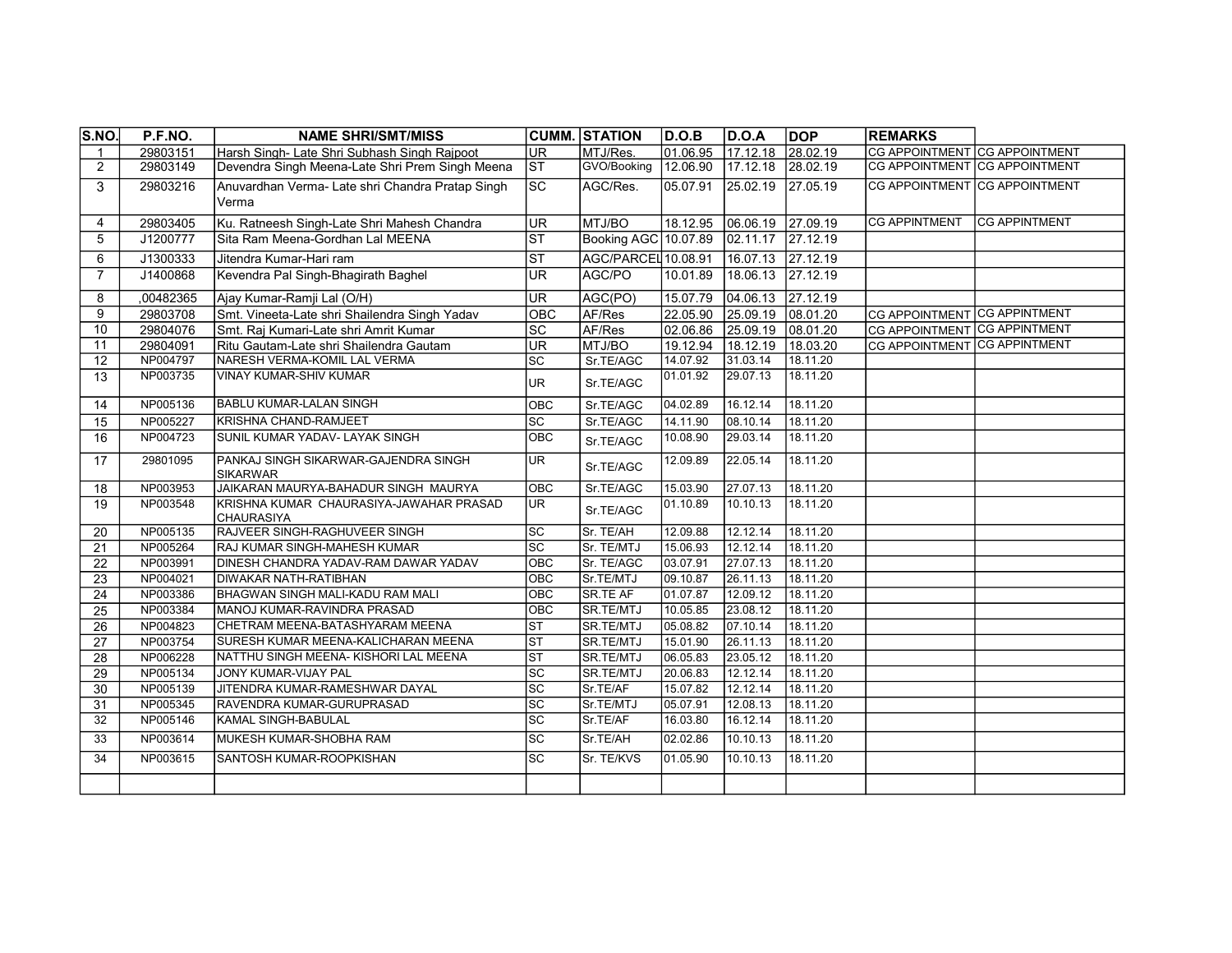| SENIORITY LIST OF Sr. Comml. Cum Ticket Clerk IN (GP-2800) Level-5 OF AGRA DIV. AS ON 01-02-2022 SS-164 |             |                                               |            |                      |           |            |            |                       |
|---------------------------------------------------------------------------------------------------------|-------------|-----------------------------------------------|------------|----------------------|-----------|------------|------------|-----------------------|
| S.NO                                                                                                    | P.F.NO.     | <b>NAME SHRI/SMT/MISS</b>                     |            | <b>CUMM. STATION</b> | D.O.B     | D.O.A      | <b>DOP</b> | <b>REMARKS</b>        |
| 35                                                                                                      | 33429804337 | Dheerendra Sharma-Late shri Suneel Ku. Sharma | lur        | <b>RES-IDH</b>       | 11.02.92  | 11.03.20   | 12.04.21   | <b>CG APPOINTMENT</b> |
| 36                                                                                                      | 33429804615 | Mahesh Chandra - Late Shri Veeri Singh        | <b>OBC</b> | RES-AF               | 15.07.92  | 16.12.20   | 12.04.21   | <b>CG Appointment</b> |
| 37                                                                                                      | 33429804611 | Deepu Sahu- Late Shri Sunder                  | <b>SC</b>  | RES-AGC              | 01.01.96  | 16.12.20   | 12.04.21   | <b>CG Appointment</b> |
| 38                                                                                                      | 33429804916 | Shikha Gupta- Late shri Om Prakash Gupta      | <b>UR</b>  | <b>TRG</b>           | 24.06.76  | [04.10.21] |            | <b>CG Appointment</b> |
| 39                                                                                                      | 33429804917 | Shikha Dhusia-Late shri Jitendra Kumar        | <b>SC</b>  | <b>TRG</b>           | 01.08.83  | [04.10.21] |            | <b>CG Appointment</b> |
| 40                                                                                                      | 33429804919 | Shruti Saxena- Late shri Sourabh Saxena       | UR         | <b>TRG</b>           | 22.01.87  | 04.10.21   |            | <b>CG Appointment</b> |
| 41                                                                                                      | 33429804911 | Sayar Singh- Ram Prasad                       | <b>ST</b>  | <b>TRG</b>           | 18.04.89  | [04.10.21] |            | <b>CG Appointment</b> |
| 42                                                                                                      | 33429804918 | Chanchal Rani- Late shri Kunwar Lalit Bharti  | <b>SC</b>  | <b>TRG</b>           | 22.08.91  | 04.10.21   |            | <b>CG Appointment</b> |
| 43                                                                                                      | 33429804915 | Megha Kumari- Late shri Jitendra Kumar        | <b>Sc</b>  | <b>TRG</b>           | 10.07.92  | [04.10.21] |            | <b>CG Appointment</b> |
| 44                                                                                                      | 33429804914 | Azam Khan -Late shri Mohd. Kamil Khan         | <b>UR</b>  | <b>TRG</b>           | 05.04.94  | 04.10.21   |            | <b>CG Appointment</b> |
| 45                                                                                                      | 33429804913 | Rachna Savita-Late shri Ravindra Kumar Savita | <b>OBC</b> | <b>TRG</b>           | 17.11.94  | 04.10.21   |            | <b>CG Appointment</b> |
| 46                                                                                                      | 33429804912 | Mohd. Riyazuddi-Late shri Jalaluddin          | <b>UR</b>  | <b>TRG</b>           | 21.07.96  | [04.10.21] |            | <b>CG Appointment</b> |
| 47                                                                                                      |             | Mansi Shukla                                  | lur        | <b>TRG</b>           | 12/9/2021 |            |            | <b>CG Appointment</b> |
| 48                                                                                                      |             | Rini Singh                                    | lsc        | <b>TRG</b>           | 12/9/2021 |            |            | <b>CG Appointment</b> |
|                                                                                                         |             | Rachna Kumari                                 | UR         | <b>TRg</b>           | 2/14/2022 |            |            | <b>CG Appointment</b> |
|                                                                                                         |             | Meena Kumari                                  | <b>ST</b>  |                      |           |            |            |                       |
|                                                                                                         |             | Neetu Singh                                   | <b>Sc</b>  |                      |           |            |            |                       |
|                                                                                                         |             | Deepak                                        | <b>ISC</b> |                      |           |            |            |                       |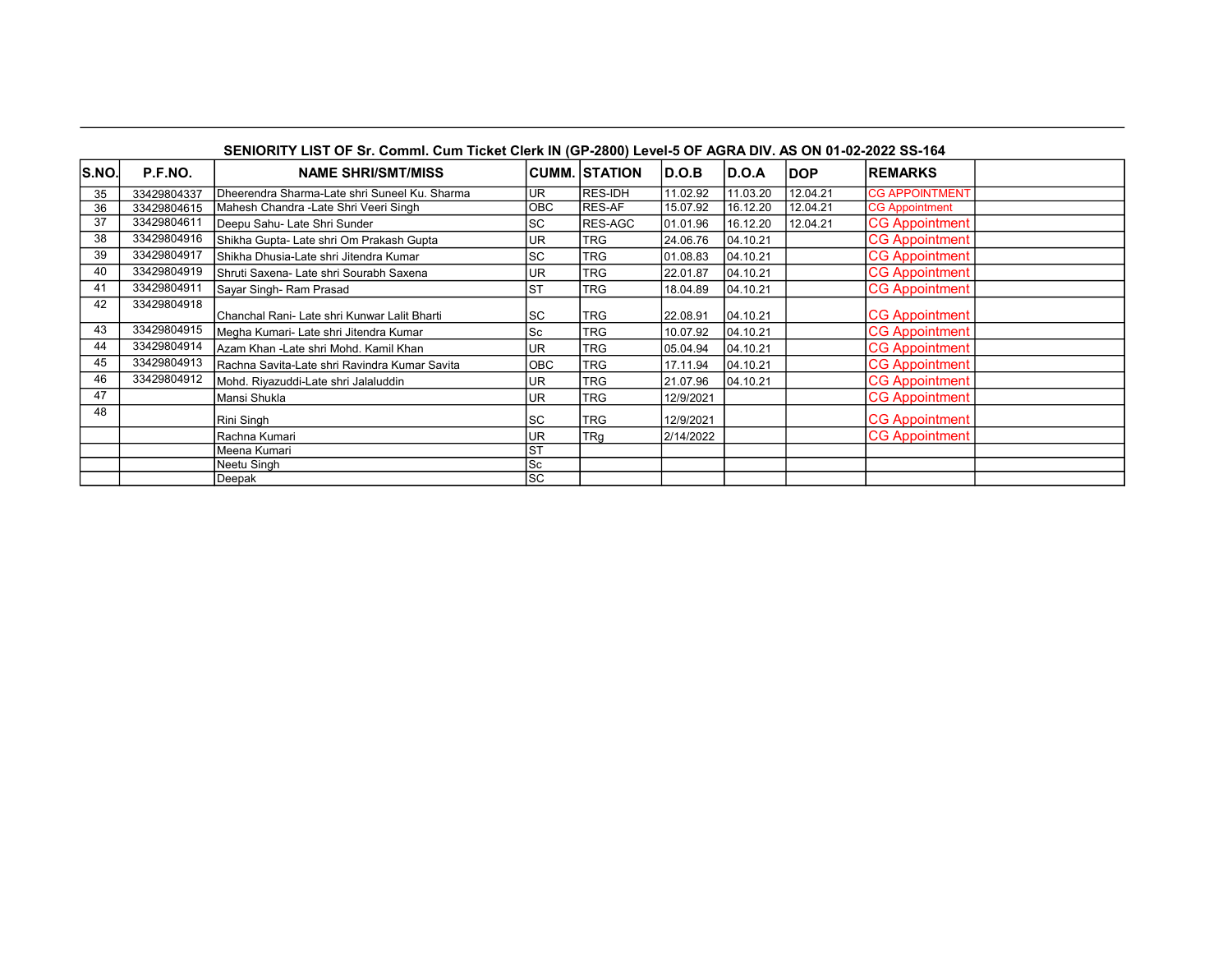| Seniority list of Comml. Cum Ticket Clerk (GP 2000) Level-3 of Agra Division as on 01-02-2022 |                 |                                                                   |                                         |                               |          |                                | $S.S = 79$              |                                                                                                                                                            |                                                                             |  |
|-----------------------------------------------------------------------------------------------|-----------------|-------------------------------------------------------------------|-----------------------------------------|-------------------------------|----------|--------------------------------|-------------------------|------------------------------------------------------------------------------------------------------------------------------------------------------------|-----------------------------------------------------------------------------|--|
|                                                                                               | S. No. P.F. No. | Name Shri/Smt/Miss                                                |                                         | Cumm. Station                 | D.O.B    | D.O.App.                       | <b>DOP</b>              |                                                                                                                                                            | <b>Remarks</b>                                                              |  |
| $\vert$ 1                                                                                     | NP000140        | ROHITASH GOTWAL-KALOO                                             | $ \overline{SC} $                       | MTJ/Enquiry 03.12.87 15.02.07 |          |                                |                         | Under Old seniority before 22.02.2018                                                                                                                      |                                                                             |  |
| $\overline{2}$                                                                                | NP006136        | SURENDRA PAL- SANGAT RAM                                          | $\overline{\text{sc}}$                  | AGC/PO                        |          | 14.04.80 04.06.15              | 08.09.15                | empanneled from 22.02.18 but not promoted due<br>to under SF-5 by Court (रेलवे गमन का कोर्ट में केस<br>चल रहा है)<br>Under Old seniority before 22.02.2018 |                                                                             |  |
| $\overline{3}$                                                                                |                 | 33229800450 Ashish Dhar Dwivedi-Parmeshwar<br><b>Dhar Dwivedi</b> | <b>UR</b>                               | <b>RKM</b>                    | 14.02.93 | 30.10.15                       | .10.15/22.01            | Arr.on IDMT from ALD<br>Div.NCRIy.vice Lov Kush Pal on 22.01.20<br>Under Old seniority before 22.02.2018                                                   |                                                                             |  |
| $\overline{\mathbf{4}}$                                                                       | 29803171        | Praveen-Maman Singh /Sports Quota                                 | UR.                                     | AGC                           | 10.10.97 | 03.04.19                       | 10.07.19                |                                                                                                                                                            | Sports quota (Wrestling)                                                    |  |
| $\overline{5}$                                                                                | 29803172        | Sandeep- Madan Lal/ Sports Quota                                  | <b>UR</b>                               | <b>AGC</b>                    | 15.04.96 | 03.04.19                       | 10.07.19                |                                                                                                                                                            | sports quota (Boxing)                                                       |  |
| $\overline{6}$                                                                                | 29803208        | Ku. Kirti-R. Prasad                                               | UR <sup></sup>                          | AGC (BO)                      | 09.10.98 | 10.04.19                       | 17.07.19                |                                                                                                                                                            | Sports quota (Badminton)                                                    |  |
| 7                                                                                             | 29803209        | Ku. Shivani Singh                                                 | $\overline{sc}$                         | AF(BO)                        | 28.12.97 | 10.04.19                       | 17.07.19                |                                                                                                                                                            | sports quota (Badminton)                                                    |  |
| $\overline{8}$                                                                                | N1250995        | Dinesh Chand-Ramesh Chand                                         | SC                                      | Mahua<br>Mandawar<br>/BO      | 06.12.78 | 30.04.12                       | 12/01/15/<br>25.07.19   |                                                                                                                                                            | Own request                                                                 |  |
| 9                                                                                             | N1251261        | Sukhveer Singh_ Ramesh Chand                                      | lsc                                     | AF (PO)                       | 18.10.86 | 30.04.12                       | 29.04.15/<br>19.08.19   |                                                                                                                                                            |                                                                             |  |
| 10                                                                                            | 29800792        | Mohammad Irshad-Mohd.Shamsad                                      | OBC                                     | <b>RKM/BO</b>                 | 30.06.96 | 28.10.15                       | 28.10.15/<br>13.04.21   |                                                                                                                                                            | arrieved from JHS Div. on<br><b>IDMT withShiv Prakas dt. 13-04-</b><br>2021 |  |
| $\overline{11}$                                                                               | 50351201781     | Dhara Singh Jatav-Shobha Ram                                      | <b>SC</b>                               | AGC                           | 08.04.87 | 09.07.13                       | 17-10-2019/<br>23.11.20 |                                                                                                                                                            | Arr- From FZR div.IMRT<br>on dt. 23-11-2020 vice<br><b>Abhishek</b>         |  |
| $\overline{12}$                                                                               | 429804108       | Reena Manoj Kumar Yadav                                           | OBC                                     | AGC/PO                        | 01.1.81  | 08-05-17                       | 1/29/2021               |                                                                                                                                                            | Arr- From CR NGP div.Own Req.<br>on dt. 29-01-2021                          |  |
| $\overline{13}$                                                                               | 00207CB0436     | Mayank Sharma-S.K Sharma                                          | lur                                     | AF/PO                         | 07.10.88 | 25.06.07                       | 08.02.08/<br>12.03.21   |                                                                                                                                                            | Arr- FromCR CSTM divOwn Req.<br>on dt. 12-03-2021                           |  |
| 14                                                                                            | 33429804743     | Previnder-Paras Singh                                             | UR.                                     | AGC/TC                        | 12.12.97 | 15.02.21                       | 10/28/2021              |                                                                                                                                                            | Sports Quota (Wrestling)                                                    |  |
| $\overline{15}$                                                                               | NP000534        | Jalaluddin-Abdul Salam                                            | JB                                      | RKM/ CTI Offi 14.11.87        |          | 06.04.11                       | 23.04.21                |                                                                                                                                                            |                                                                             |  |
| 16                                                                                            | NP003306        | Janardan Prasad-Vishnu Dayal Mahato                               | UR                                      | AGC/PO                        | 15.06.82 | $\boxed{06.06.12}$ 23.04.21    |                         |                                                                                                                                                            |                                                                             |  |
| $\overline{17}$                                                                               | 334NP000537     | Shailesh Kumar-Om Prakash                                         | UR<br>$\overline{\mathsf{s}^\intercal}$ | AF/CTI Office 04.01.81        |          | 17.07.12 23.04.21              |                         |                                                                                                                                                            |                                                                             |  |
| $\overline{18}$<br>19                                                                         | 27621003137     | Malkhan Meena-Girraj Meena                                        |                                         | AH/BO                         | 15.08.88 | $21.05.12/$ 23.04.21           |                         |                                                                                                                                                            |                                                                             |  |
|                                                                                               | 50412274161     | Charan Singh Meena-Parsadi Meena                                  | <b>ST</b>                               | AH/BO                         | 01.07.80 | 15.09.12 23.04.21              |                         |                                                                                                                                                            |                                                                             |  |
| $\overline{20}$                                                                               | 334NP003467     | Smt.Puja -Karan Singh Meena                                       | $\overline{\text{ST}}$                  | <b>MTJ</b>                    | 05.02.94 | 04.10.21                       |                         |                                                                                                                                                            |                                                                             |  |
| $\overline{21}$                                                                               | 50488807551     | Mohar Singh Meena- Girraj Prasad Meena                            | Ist                                     | <b>FTS/CC</b>                 | 05.07.83 | 09.11.12/ 23.04.21<br>19.11.12 |                         |                                                                                                                                                            |                                                                             |  |
| $\overline{22}$                                                                               | NP003459        | Mukesh kumar - Anil Prasad Gupta                                  | <b>UR</b>                               | AGC/CTI Offic09.06.83         |          | 20.12.12 23.04.21              |                         |                                                                                                                                                            |                                                                             |  |
| $\overline{23}$                                                                               | 334NP003467     | Akash- Late Shri Mahesh Kumar                                     | $\overline{\mathsf{UR}}$                | <b>DHO</b>                    | 16.03.94 | 22.01.13                       | 28.10.21                |                                                                                                                                                            |                                                                             |  |
| $\overline{24}$                                                                               | NP003515        | Hemendra kumar Maurya- Sugreev Prasad Maurya                      | <b>OBC</b>                              | AGC/CTI Offic01.07.84         |          | 30.04.13                       | 23.04.21                |                                                                                                                                                            |                                                                             |  |
|                                                                                               |                 |                                                                   |                                         |                               |          |                                |                         |                                                                                                                                                            |                                                                             |  |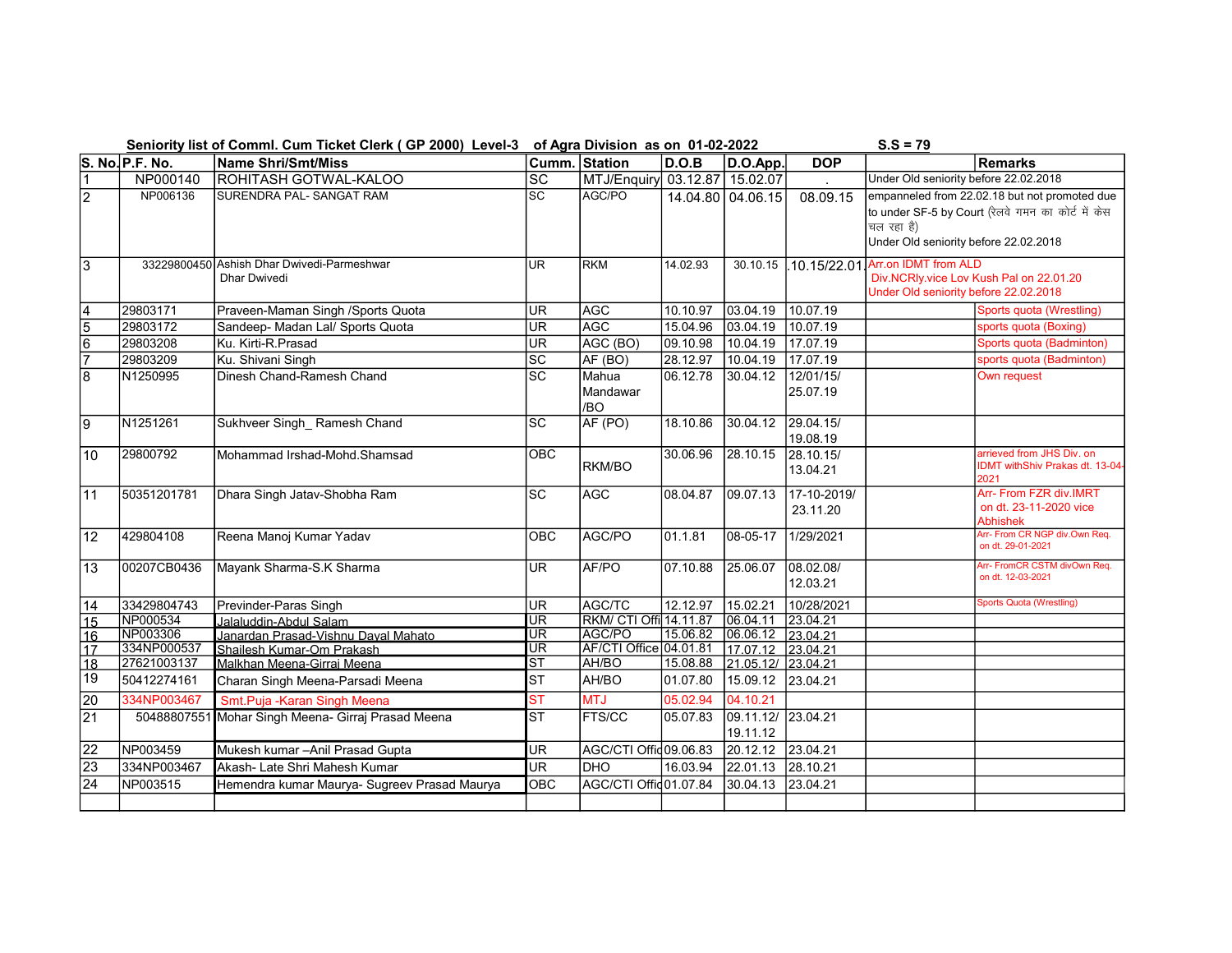|                 |                         | Seniority list of Comml. Cum Ticket Clerk (GP 2000) Level-3 of Agra Division as on 01-02-2022 |                        |                         |          |           |            | $S.S = 79$  |                             |
|-----------------|-------------------------|-----------------------------------------------------------------------------------------------|------------------------|-------------------------|----------|-----------|------------|-------------|-----------------------------|
|                 | $\vert$ S. No. P.F. No. | <b>Name Shri/Smt/Miss</b>                                                                     |                        | Cumm. Station           | D.O.B    | D.O.App.  | <b>DOP</b> |             | <b>Remarks</b>              |
| $\overline{25}$ | NP003516                | Neha Shrivastava- Netra Praksh Sriwastava                                                     | UR.                    | MTJ/CTI Offic 27.08.84  |          | 30.04.13  | 23.04.21   |             |                             |
| $\overline{26}$ | NP003709                | Dev Narayan Singh- Sita Ram Singh                                                             | <b>OBC</b>             | <b>KSV/BO</b>           | 08.04.88 | 17.06.13  | 23.04.21   |             |                             |
| $\overline{27}$ | NP003991                | Vineet Tomar-Jasveer Singh                                                                    | <b>UR</b>              | AGC/CTI Offic 15.12.94  |          | 105.07.13 | 23.04.21   |             |                             |
| 28              | 50825219546             | Antony                                                                                        | UR                     | MTJ/Tkt.                | 06.09.80 | 22.11.02  | 108.02.19  |             | Arron IRMTfromRatlam Div. W |
|                 |                         |                                                                                               |                        | Chicking                |          |           |            |             | Rly.vice Nuuruddin on       |
| $\overline{29}$ | NP003955                | Navin Kumar                                                                                   | <b>OBC</b>             | <b>MTJ/CRS</b>          | 19.12.88 | 27.07.13  | 23.04.21   |             |                             |
| 30              | 27SN0006051             | Balveer Meena-Girraj Meena                                                                    | Isт                    | MTI/CTI Office 12.07.84 |          | 04.05.13/ | 23.04.21   |             |                             |
|                 |                         |                                                                                               |                        |                         |          | 29.07.13  |            |             |                             |
| $\overline{31}$ | 334NP003897             | Amar Singh Meena- Kishor Meena                                                                | <b>ST</b>              | AGC/CTI Offid03.01.87   |          | 31.07.13  | 23.04.21   |             |                             |
| $\overline{32}$ | 334NP002293             | Khemraj Meena-Rmaji Lal                                                                       | <b>IST</b>             | AF/CTI Office 05.07.87  |          | 10.01.14  | 23.04.21   |             |                             |
| $\overline{33}$ | NP004931                | Brijesh Kumar Shrama-Ayodhya Prasad Shrama                                                    | <b>UR</b>              | MTJ/CGS                 | 30.07.82 | 02.06.14  | 23.04.21   |             |                             |
| $\overline{34}$ | 333J1500164             | Ramesh Chand Meena-Harji Meena                                                                | Isт                    | KSV/BO                  | 01.07.83 | 19.08.14  | 23.04.21   |             |                             |
| 35              | 333J1500195             | Mool Chand Meena- Jansi Ram Meena                                                             | <b>ST</b>              | KVS/BO                  | 13.02.87 | 25.08.14  | 23.04.21   |             |                             |
| 36              | 12221405530             | Dinesh Kumar Meena-Prasadi Lal Meena                                                          | Isт                    | MTJ/CTI Offic 28.06.93  |          | 05.09.14  | 23.04.21   |             |                             |
| 37              | 27SN0008418             | Lokesh Kumar Meena-Shyonarayan Meena                                                          | Isт                    | AH/BO                   | 01.07.94 | 18.09.14  | 23.04.21   |             |                             |
| 38              | 20141027                | Pawan Kumar - Chhatra Pal                                                                     | <b>UR</b>              | HDL/BO                  | 15.09.94 | 26.09.14  | 23.04.21   |             |                             |
| 39              | 334NP005982             | Ranjeet Kumar- Rajendra prasad                                                                | <b>OBC</b>             | Af/CTI Office           | 02.06.82 | 05.11.14  | 23.04.21   |             |                             |
| 40              | 334NP005597             | Komal Prasad Saraswat - Durga Prasad Saraswat                                                 | <b>UR</b>              | KSV/Bo                  | 21.02.80 | 01.04.15  | 23.04.21   |             |                             |
| 41              | 334NP006113             | Jeet Ram Choudhary- Ram Karan Bahada                                                          | <b>OBC</b>             | AF/CTI Office 20.06.93  |          | 20.07.15  | 23.04.21   |             |                             |
| 42              | 333J1200992             | Varun Kumar Meena- Bahadur Singh                                                              | Isт                    | DHO/BO                  | 12.06.89 | 20.04.12/ | 23.04.21   |             |                             |
|                 |                         |                                                                                               |                        |                         |          | 26.11.15  |            |             |                             |
| 43              | 33429800103             | Hirdesh Kumar-Suresh Chand                                                                    | $\overline{\text{sc}}$ | <b>MTJ/CRS</b>          | 20.07.87 | 16.12.15  | 23.04.21   |             |                             |
| $\overline{44}$ | 24329800251             | B. Prema Dulhari-P.S.A. Chabpathirao-B                                                        | <b>UR</b>              | <b>RKM</b>              | 29.08.91 | 06.04.16  | 23.08.21   |             |                             |
| $\overline{45}$ | 229802015               | Chandsheksher-Bhaqvati Prasad                                                                 | <b>UR</b>              | AH/TC                   | 10.08.88 | 19.4.16   | 20.10.21   |             |                             |
| 46              | 33429804920             | Manorama Singh-Late Shri Sanjay Singh                                                         | SC                     | Training                | 15.09.83 | 04.10.21  |            | CG          |                             |
| $\overline{47}$ |                         | Aryan Panwar                                                                                  | UR                     | Training                | 09.12.21 |           |            | Sport Quota |                             |
| $\overline{48}$ |                         | Vikas                                                                                         | <b>UR</b>              | Training                | 09.12.21 |           |            | Sport Quota |                             |
| 49              |                         | Sushil                                                                                        | <b>OBC</b>             | Training                | 09.12.21 |           |            | Sport Quota |                             |